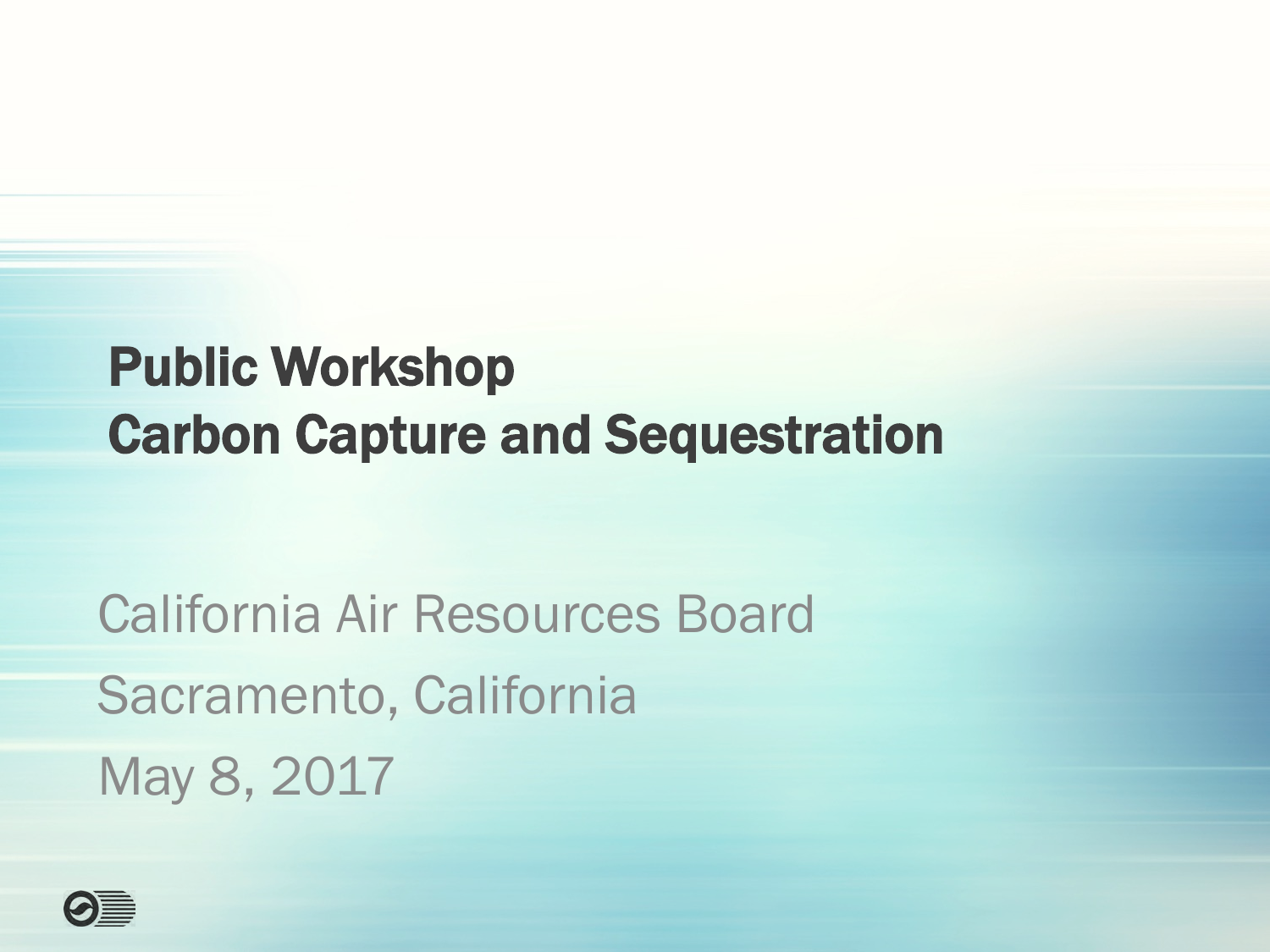### Agenda

- Background
- Recent CCS Activities
- Overview of CCS Concept
- Permanence Protocol
- Quantification Methodology
- Next steps

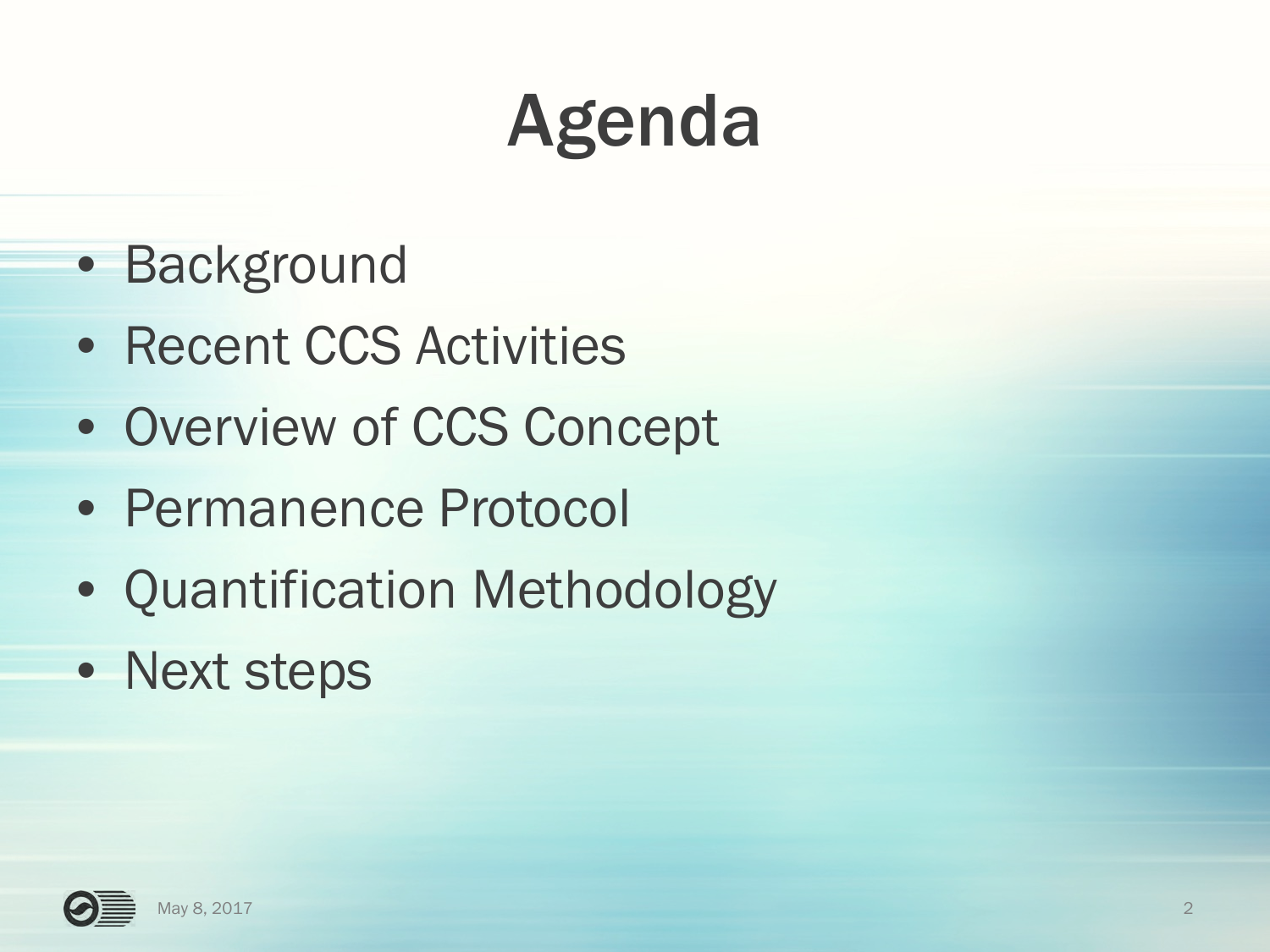#### BACKGROUND

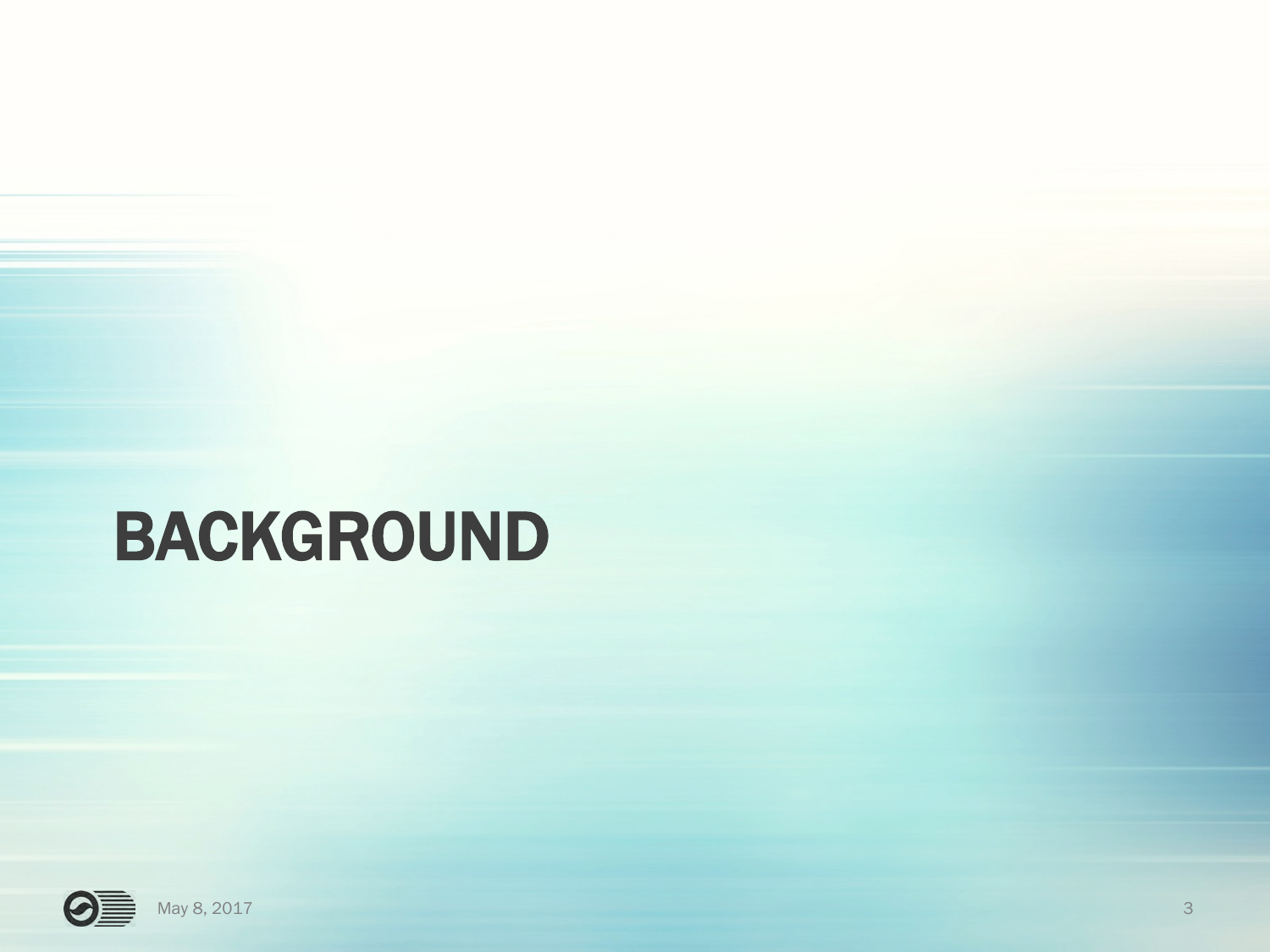### California's Climate Leadership



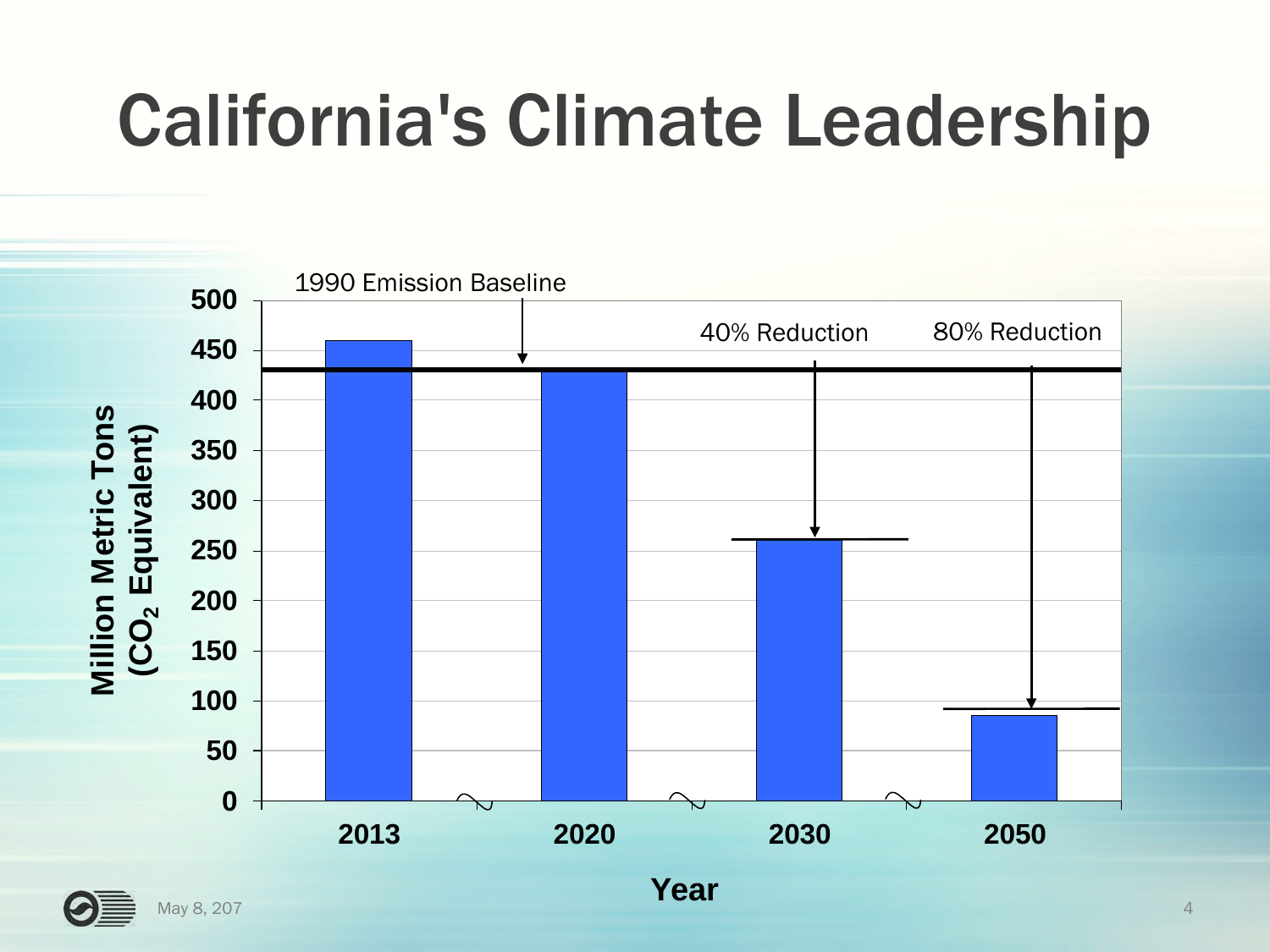### Potential Role of CCS

- California Council on Science and Technology found almost all solutions to 2050 goal require CCS
	- Consistent with IPCC studies for other regions
	- International Energy Agency emphasizes CCS not optional in meeting Paris climate agreement
	- Net negative carbon emission opportunities if combined with bioenergy

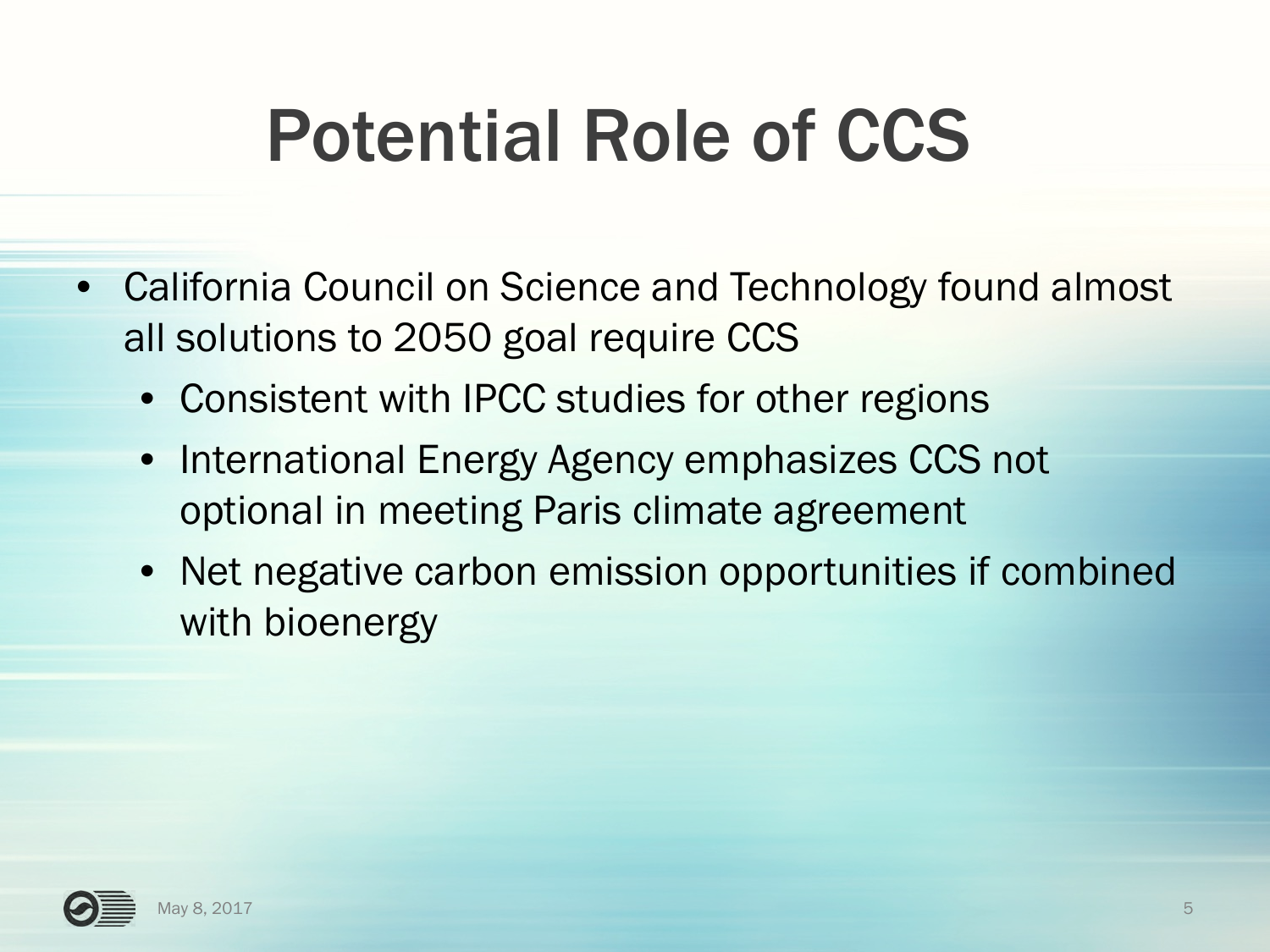#### Carbon Capture & Sequestration (CCS) or Utilization





CO<sub>2</sub>CRC

6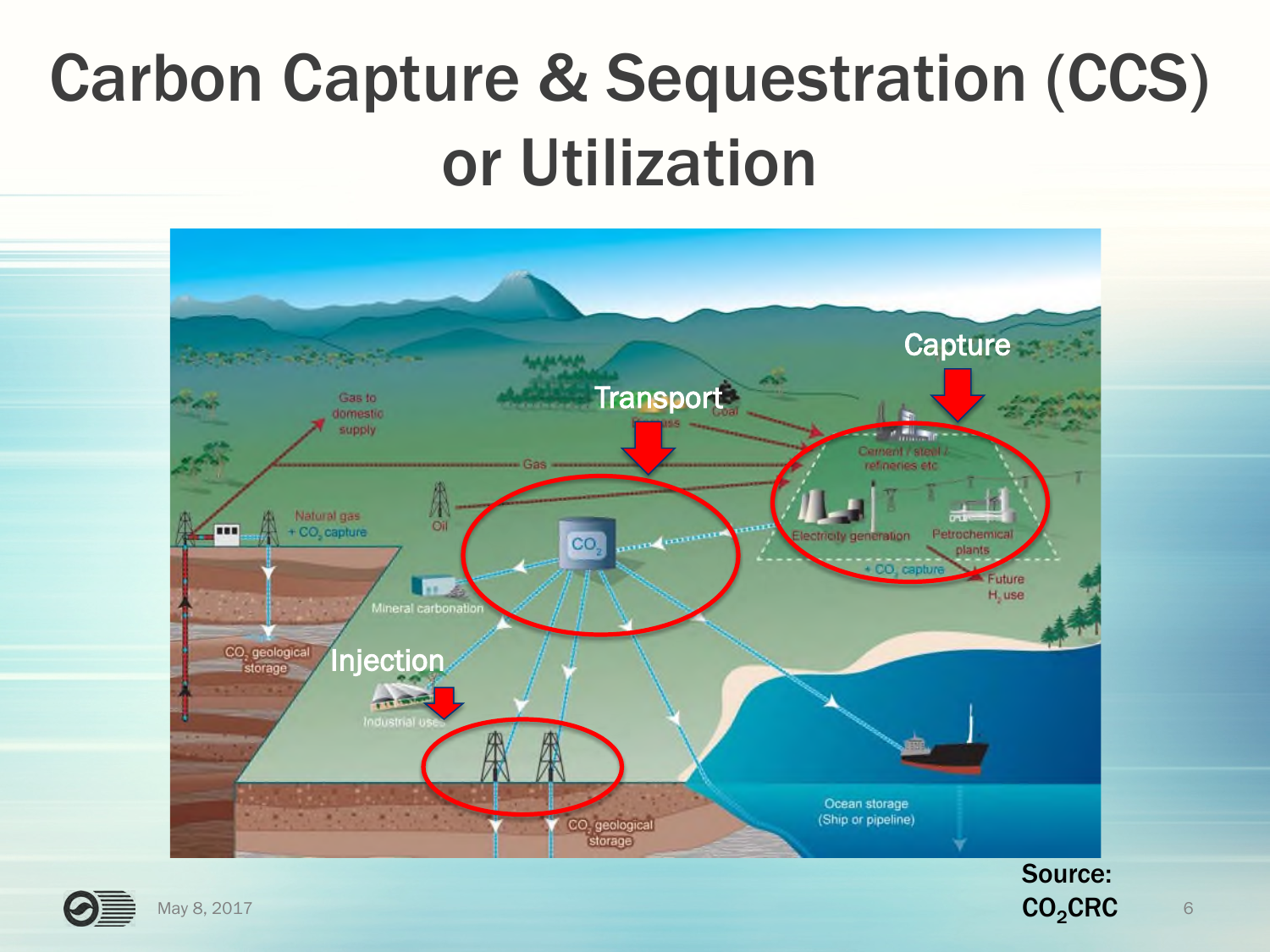### CO<sub>2</sub> Geologic Sequestration Options





Source:  $CO<sub>2</sub>$ CRC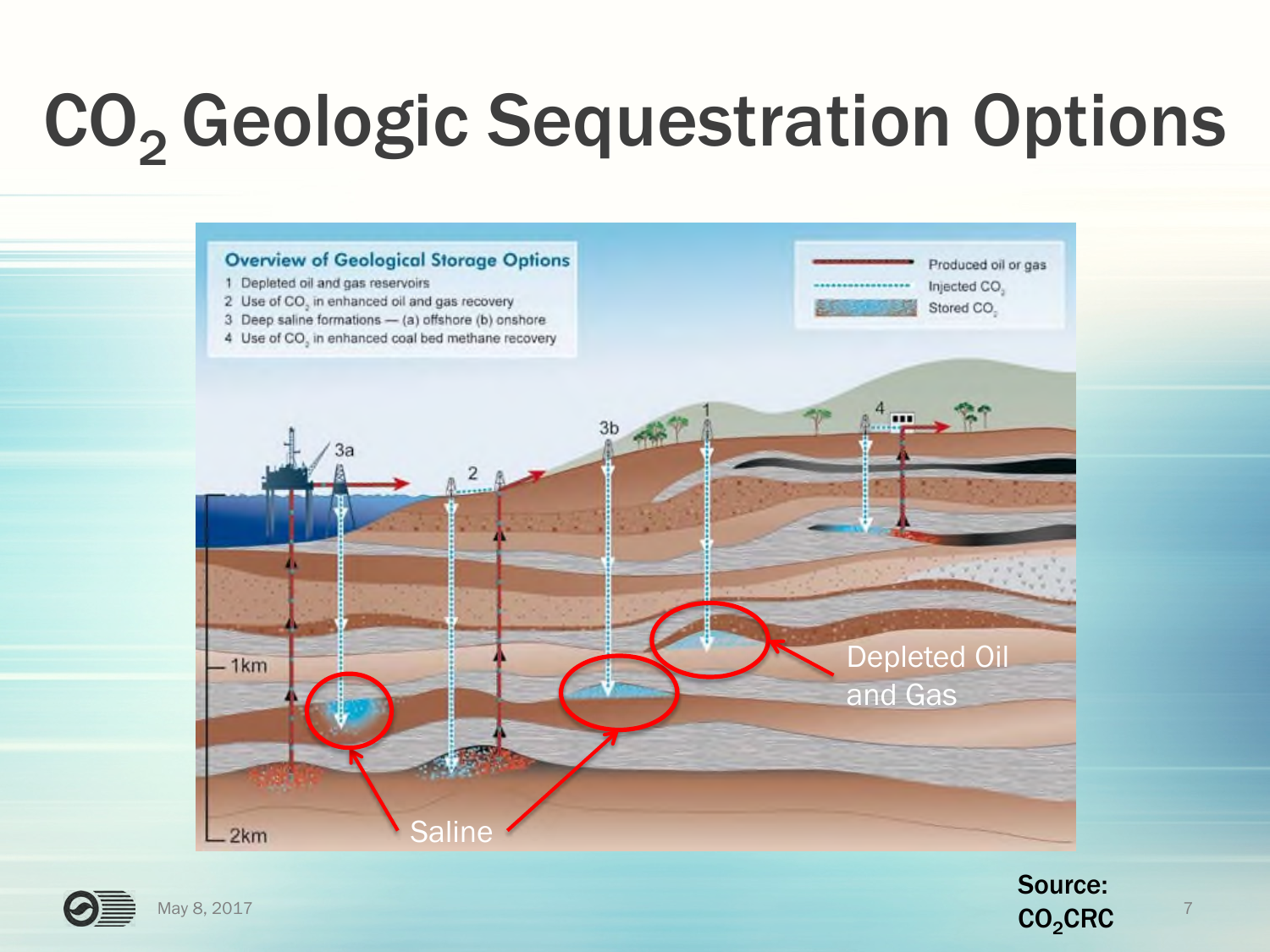### Potential for CCS in California

- $\bullet$  CO<sub>2</sub> storage potential in CA
	- 30-420 Gigatonne onshore formation capacity (California Geological Survey, 2011)
	- Offshore sub-seabed offers additional capacity
- Potential use in California's climate programs
	- Standalone strategy (e.g. refineries)
	- Compliance tool for market programs and standards:
		- Low Carbon Fuel Standard
		- Cap-and-Trade Program
		- Emission Performance Standard for Power Plants

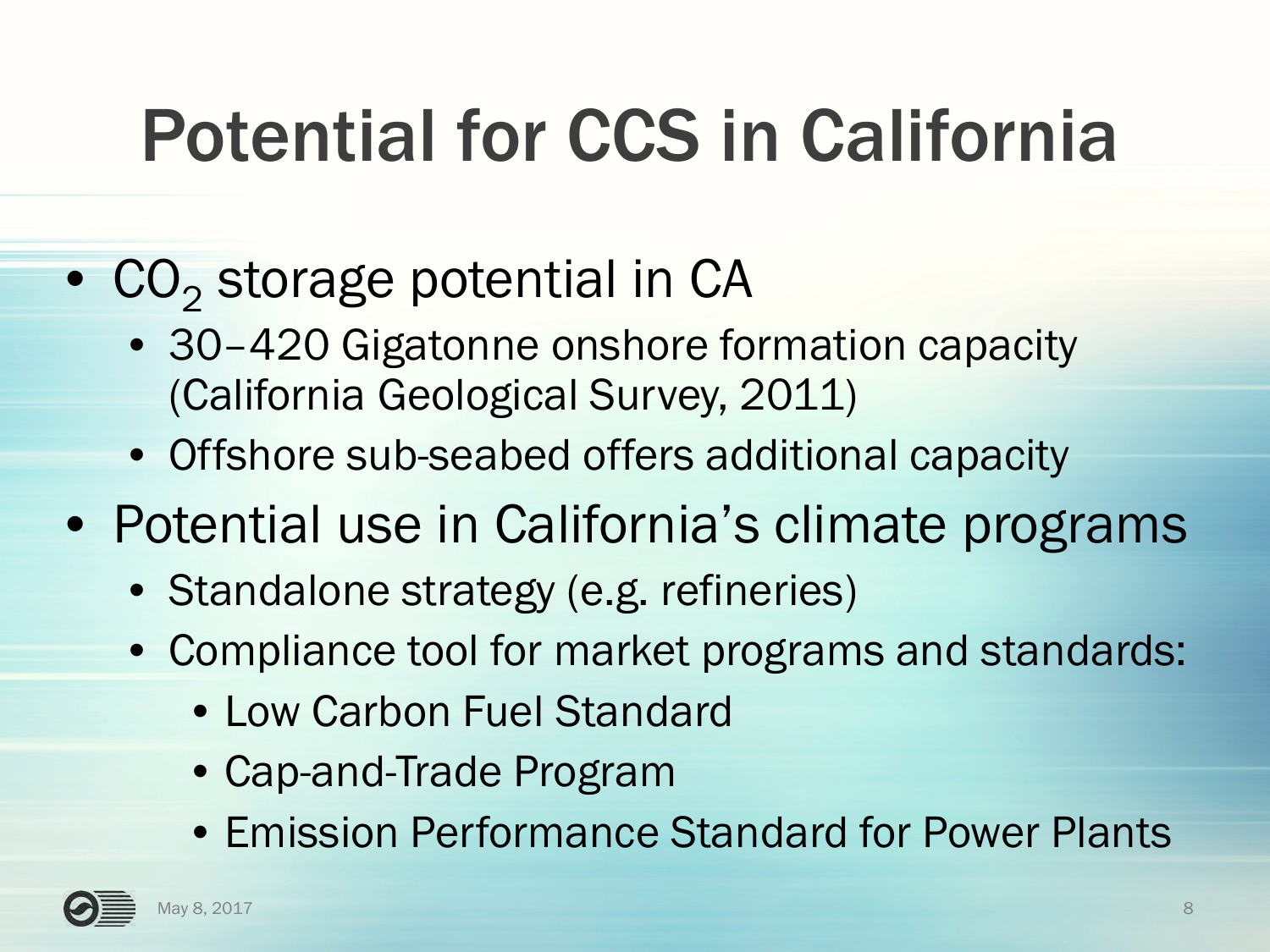#### Potential Sectors for Applying CCS

- Fuel production focus for today
	- **Ethanol plants**
	- Refineries
	- Gas processing
	- Hydrogen production
- Electricity generation
- Cement
- Other large stationary  $\mathrm{CO}_2$  sources
- Costs vary by source
	- The purer the  $\mathrm{CO}_2$  stream, the less expensive
	- Fuel production, including  $H_2$  production, tends to have less expensive options amenable to near term projects.

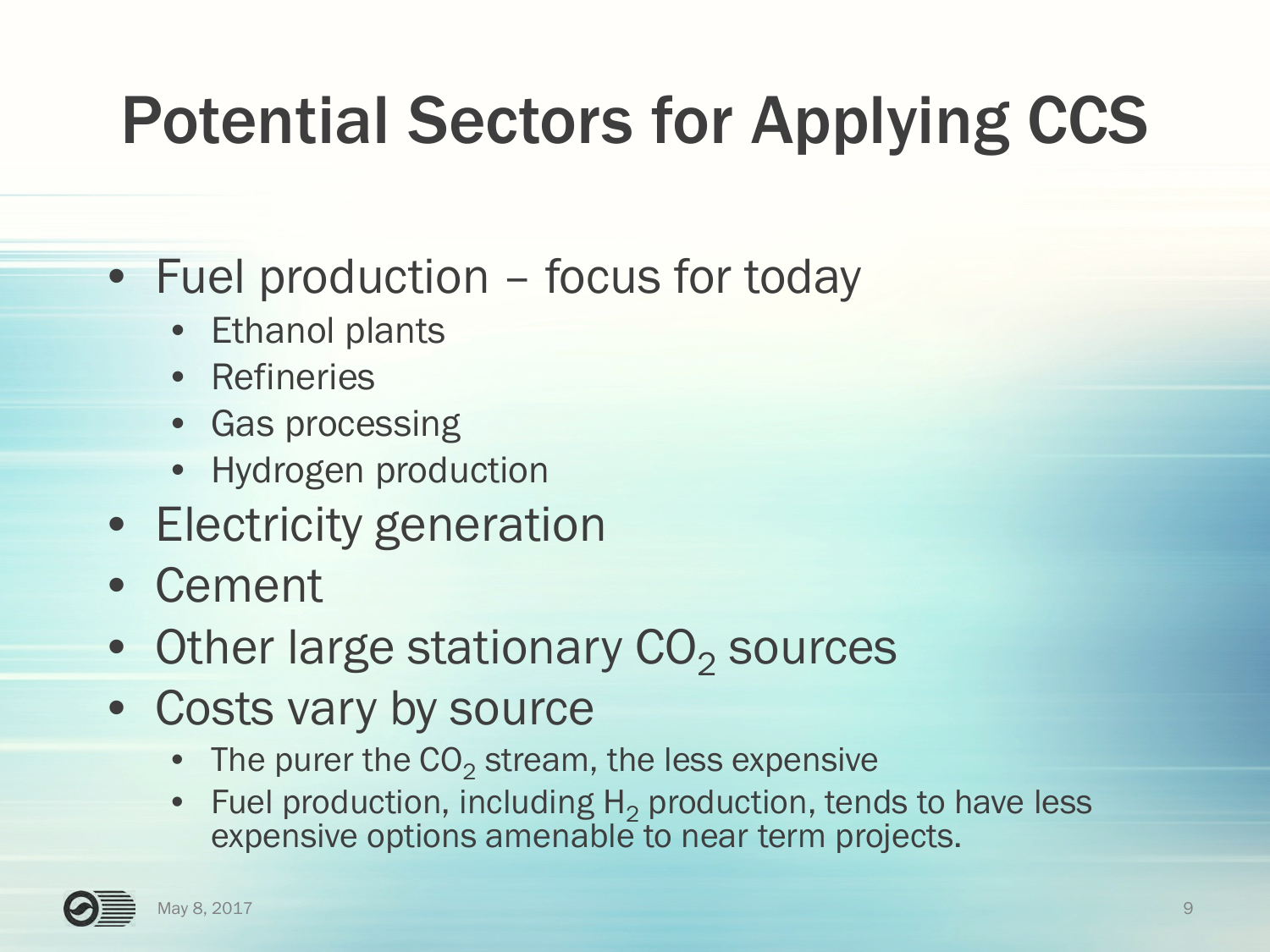#### Lessons Learned from Underground Natural Gas Storage Leaks

- Site selection is key
- Well integrity requirements need to be strong
- Rigorous monitoring is necessary
- Best practices need to be followed. DOE's National Energy Technology Lab's best practice manuals:
	- Site Characterization
	- Geologic Storage Formation Classification
	- Monitoring, Verification and Accounting
	- Simulation and Risk Assessment
	- Carbon Storage Systems and Well Management Activities
	- Public Outreach and Education

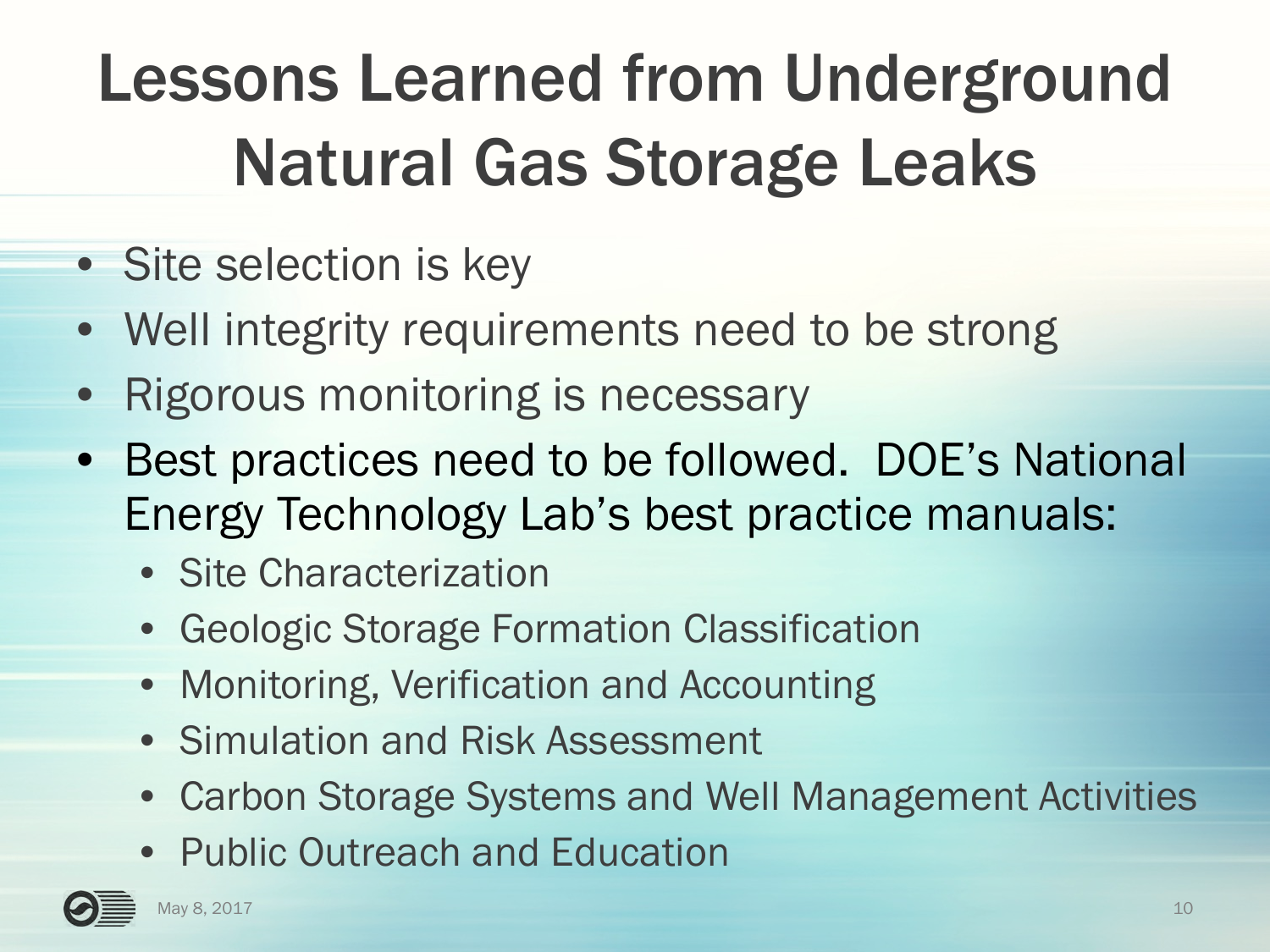#### Design Principles for CCS Program

- Protection of public health and the environment
- Robust GHG monitoring, reporting, and verification to ensure reductions are:
	- Real, permanent, quantifiable, and enforceable
- Focus on leak prevention
- Based on sound science
- Inclusion of expert state and federal agencies
- Transparent public process
- Serve as a model for other jurisdictions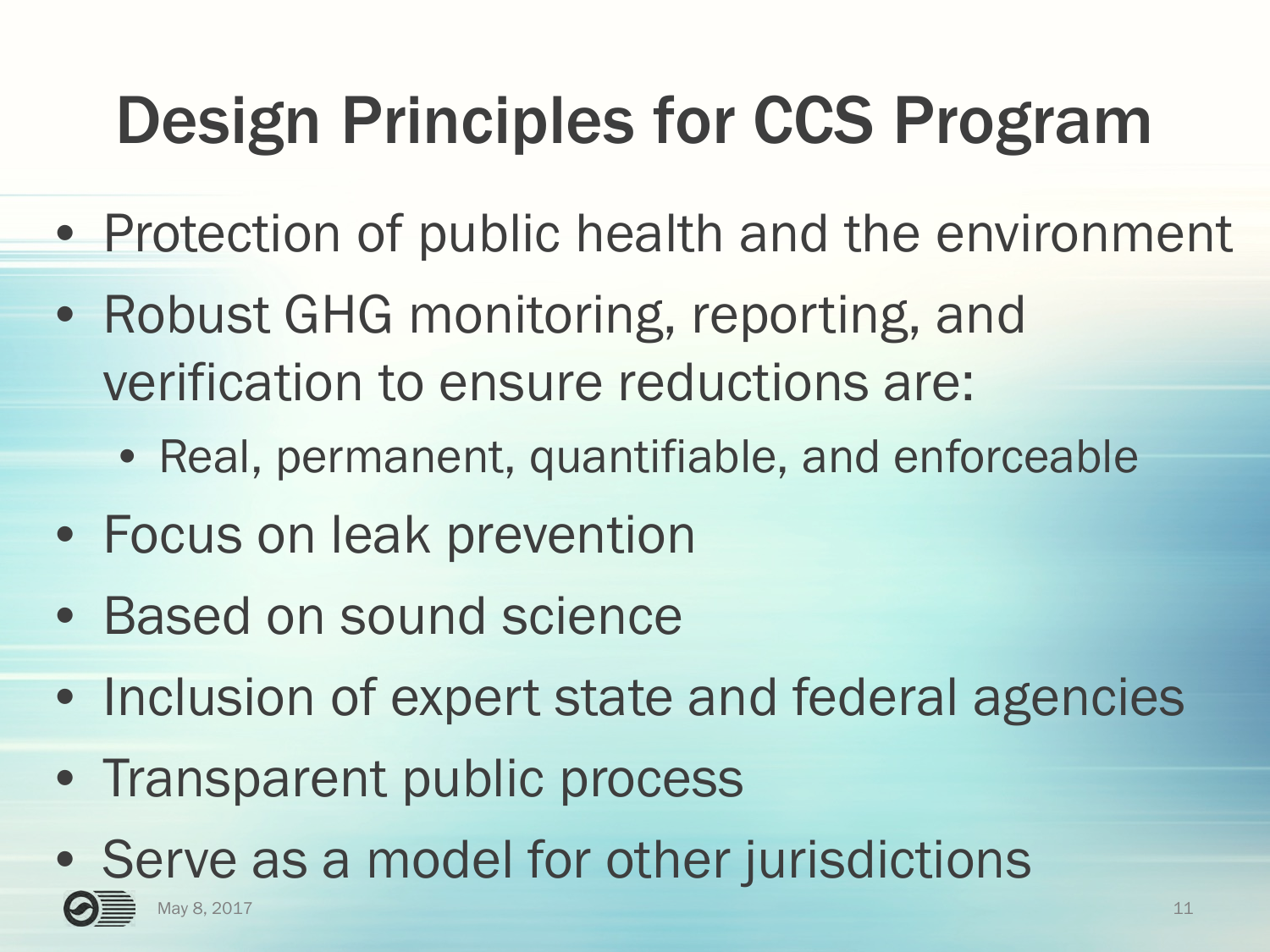#### RECENT CCS ACTIVITIES

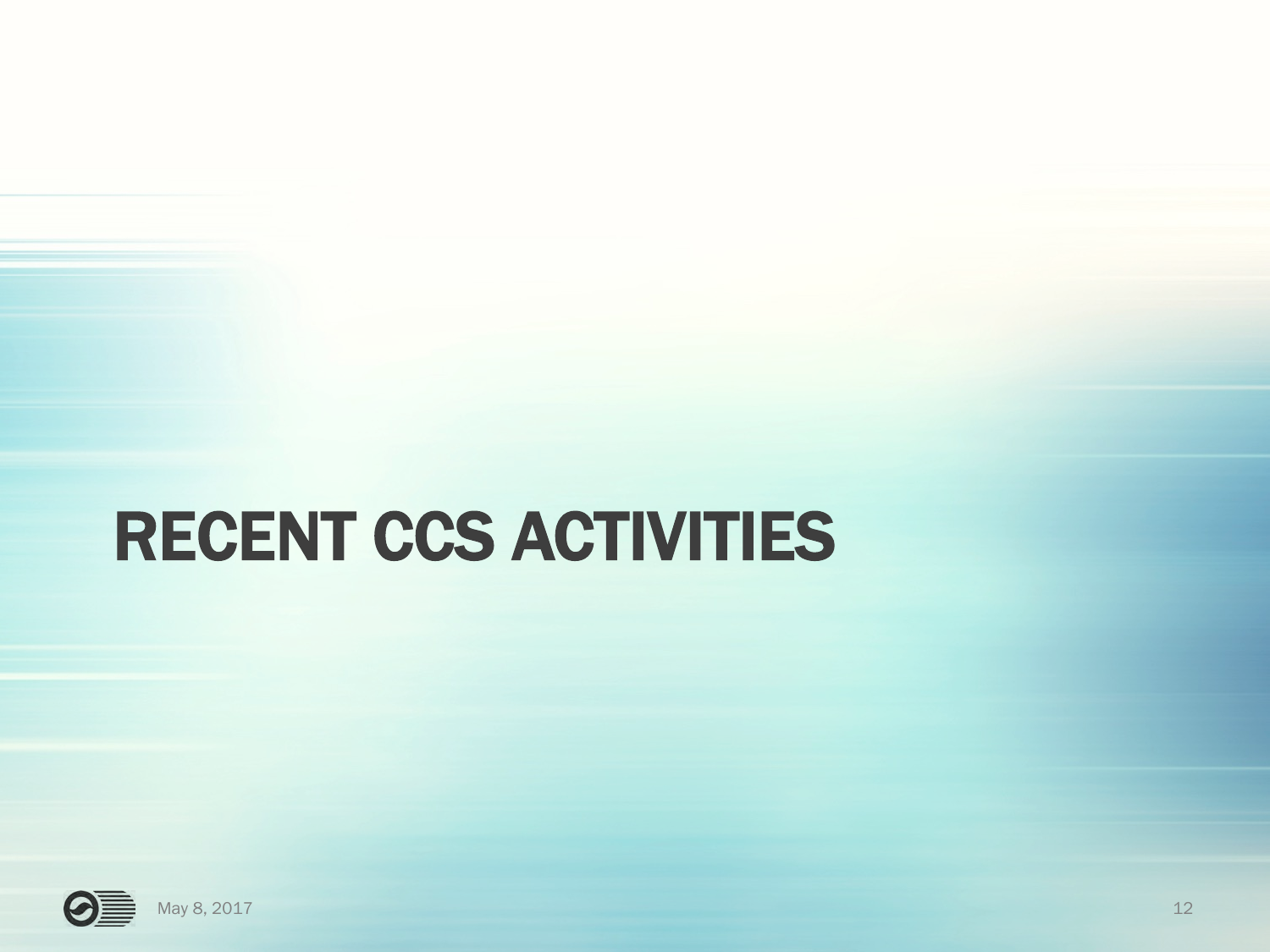### Workshop and Board Update

- February 2016 workshop:
	- Presented initial staff thinking
	- Laid out timeline and basic framework
- December 2016 Board Update:
	- Updated Board on staff thinking
	- Presented idea of QM and permanence protocol
	- Board supportive of CCS

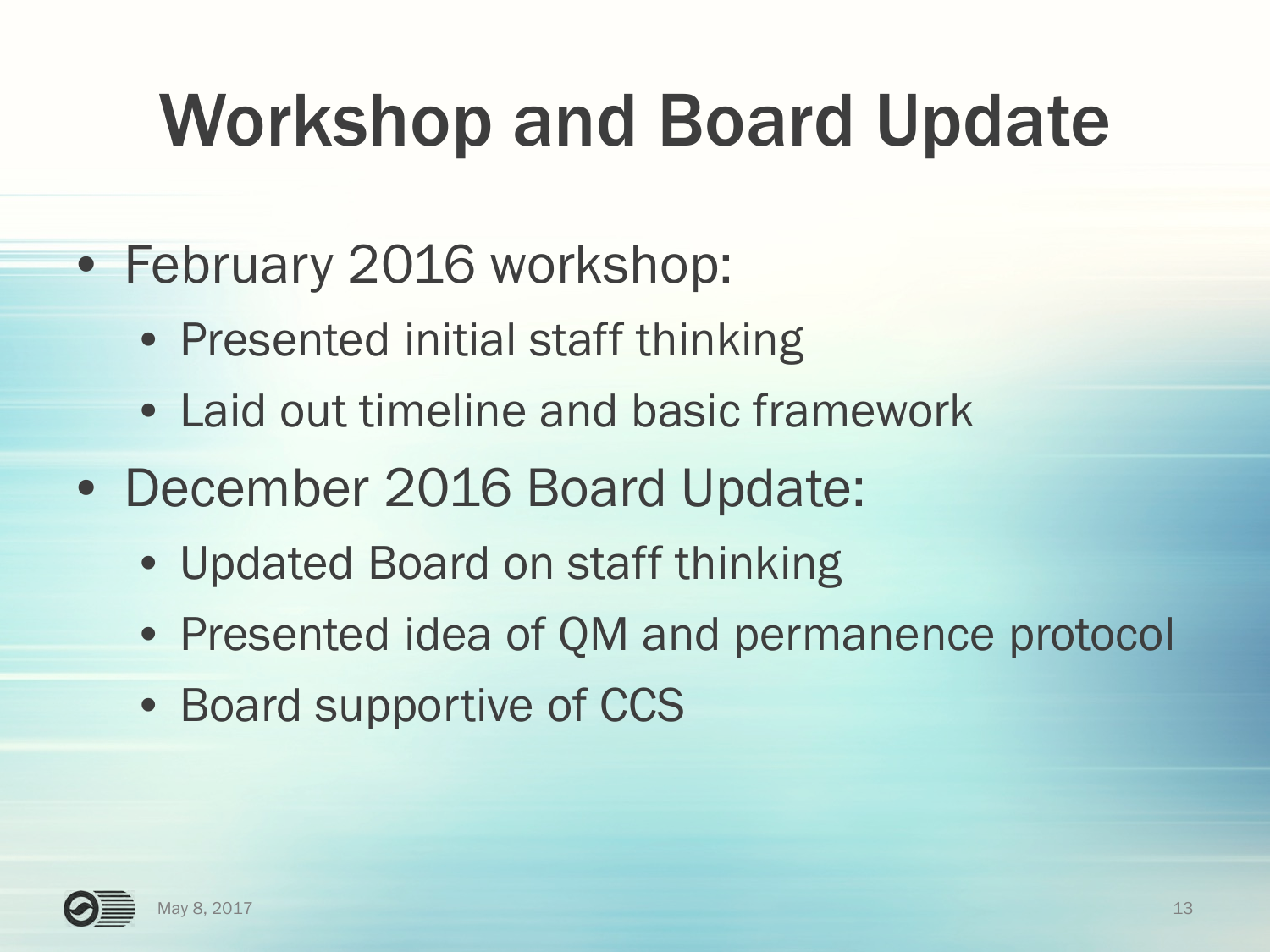### Technical Discussions

- Six technical discussions in 2016:
	- Accounting protocol
	- Well integrity
	- Monitoring
	- CO<sub>2</sub> Enhanced Oil Recovery
	- Site selection
	- Health and environmental risks, and environmental justice
- Literature review on these topics plus technology, economics, & upcoming projects

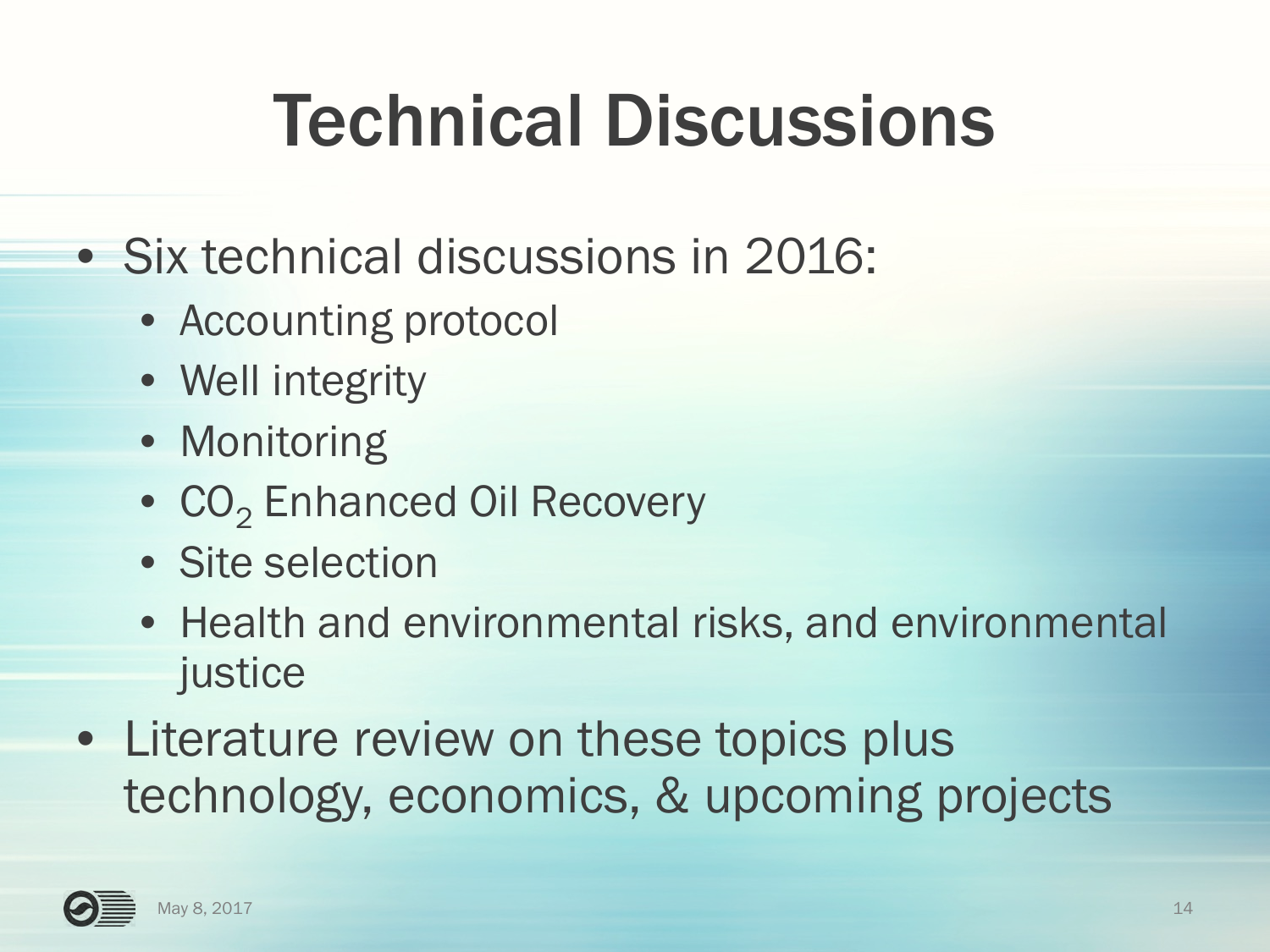### Staff Site Visits

- Ethanol plant (w/ & w/o CCS)
- Refinery
- Natural gas power plant (w/ & w/o Capture)
- Coal power plant w/CCS
- Oil field w/CO<sub>2</sub>-EOR
- Natural gas storage field

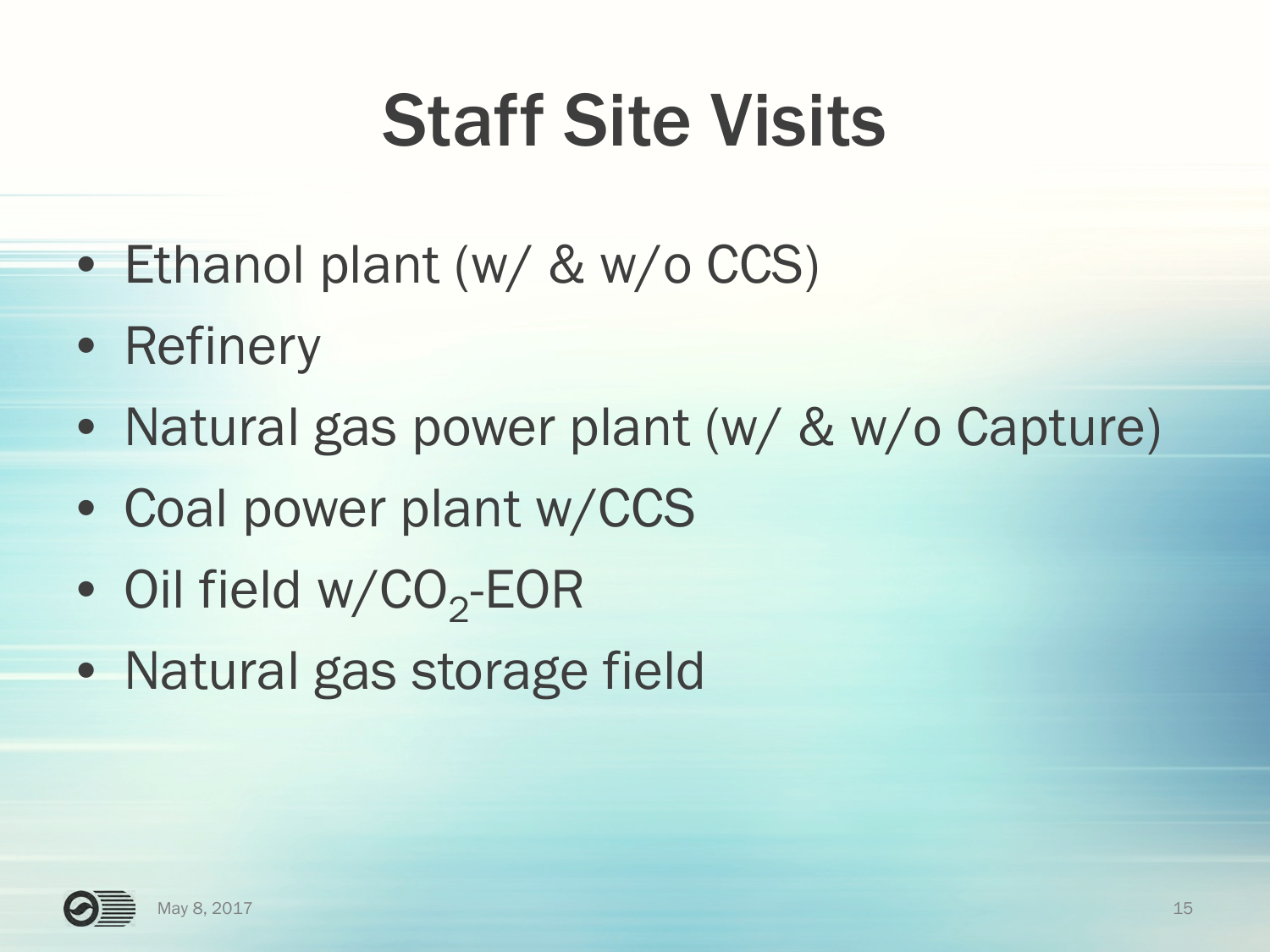#### Stakeholder Feedback

- Coalition of industry and NGOs sent letters in support of moving forward with CCS QM
- NGOs expressed support for CCS, in the context of strong permanence requirements
- EJ voiced opposition to  $CO_2$ -EOR in general, opposed to CCS in any current form

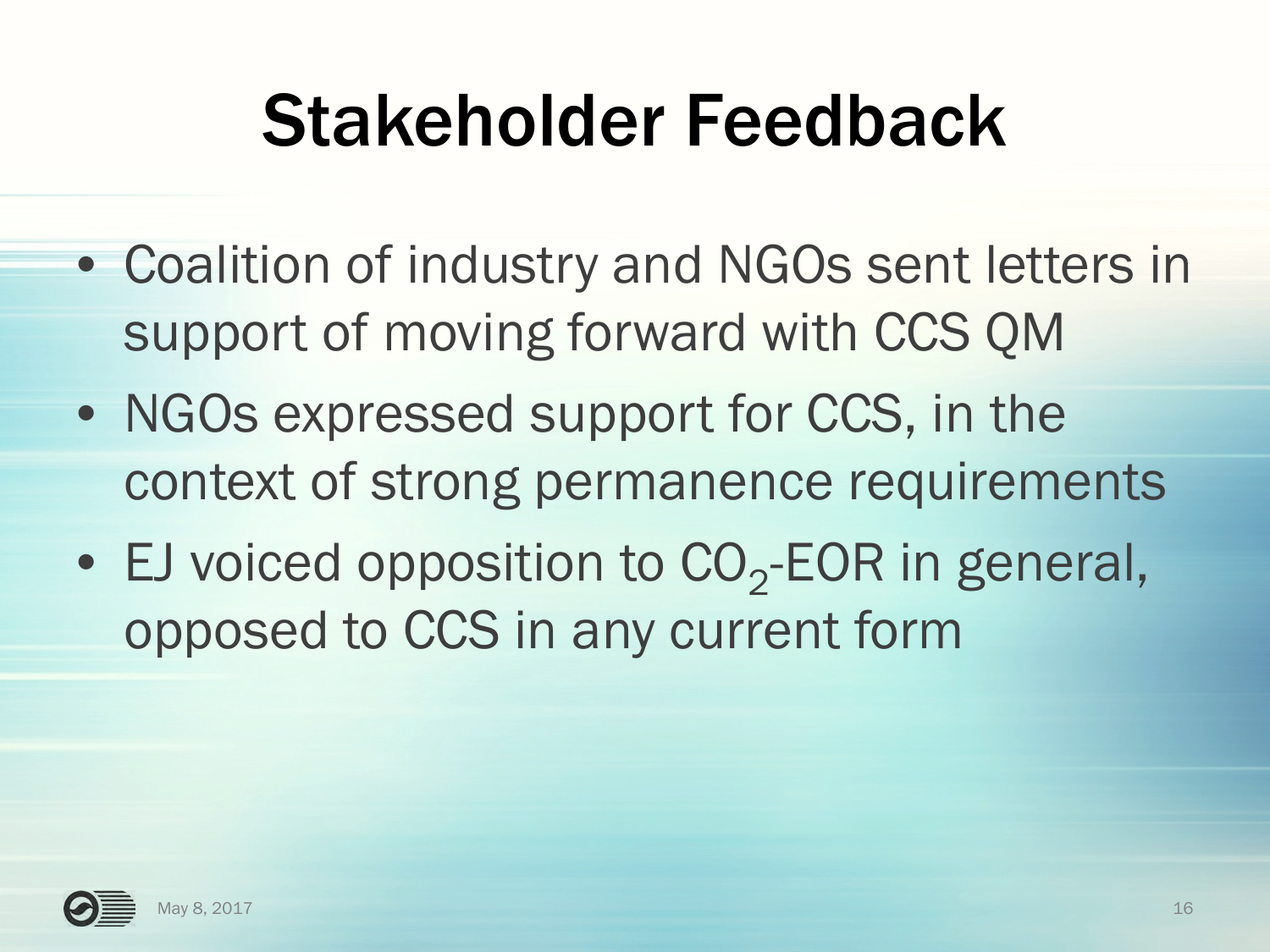#### OVERVIEW OF CCS CONCEPT

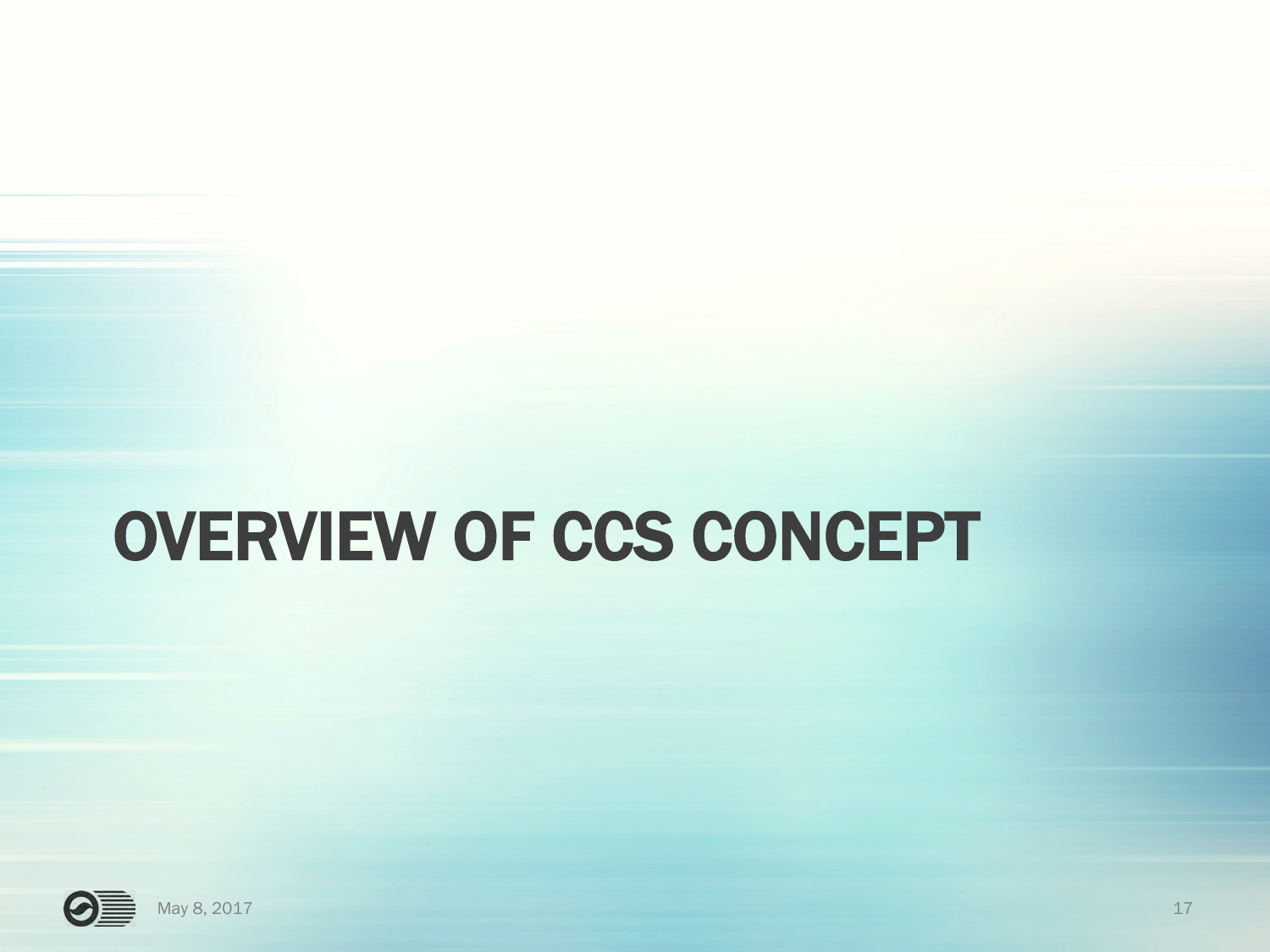### CCS Protocol

- Single document with multiple parts:
	- QM with LCFS specific accounting
	- QM with Cap-and-Trade specific accounting
	- Permanence protocol with same permanence provisions for LCFS and Cap-and-Trade
- QMs exempt from Administrative Procedure Act
- Permanence protocol subject to complete regulatory development process
- Full Protocol will be subject to Board approval

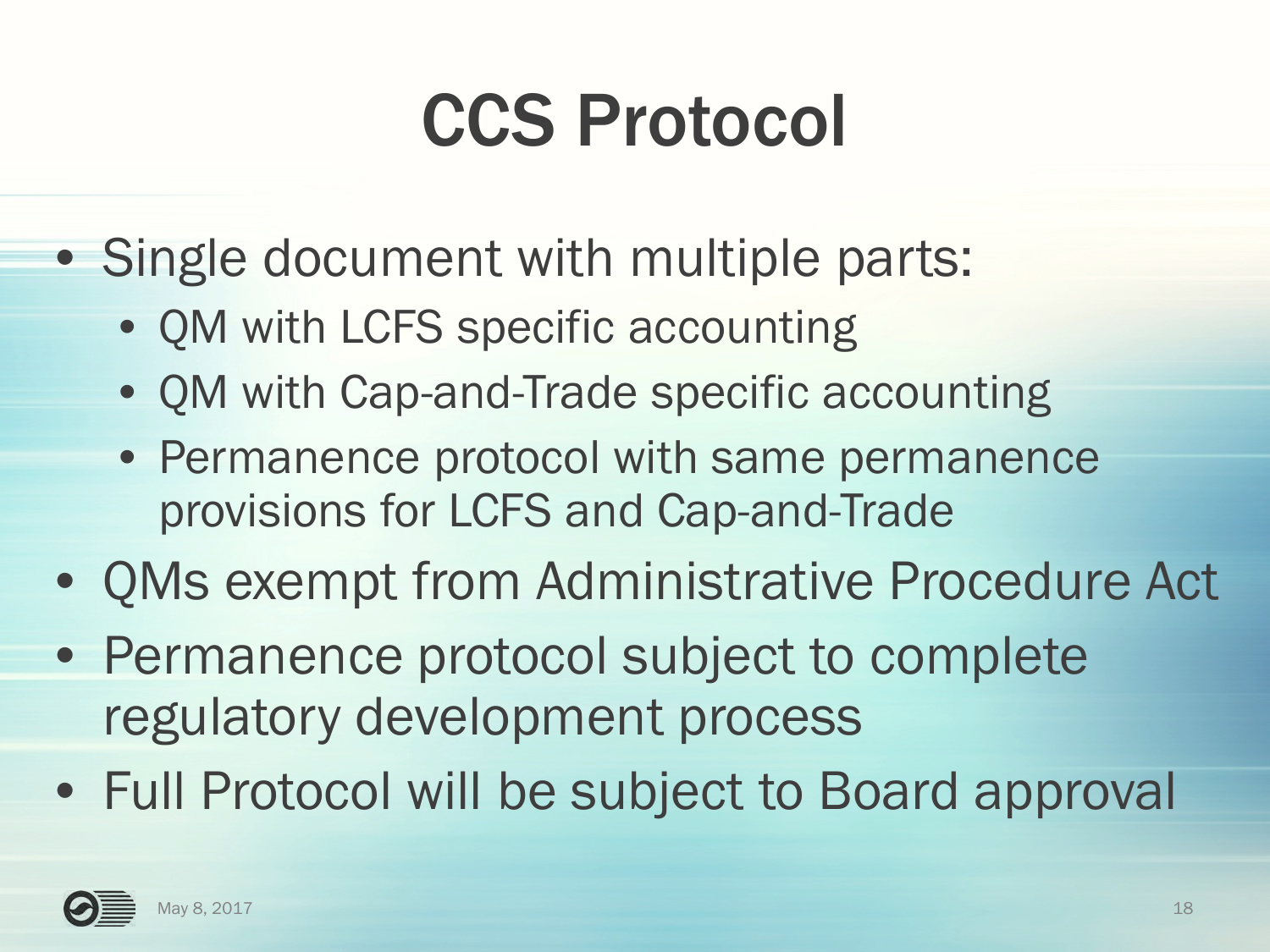#### ARB's Regulatory Adoption Process



- Public Workshops & Discussions
- •Outreach
- •Draft Proposals

#### Formal Rulemaking **Process**

- •45-day Public **Notice**
- Board Hearing(s)
- •Response to **Comments**
- •OAL to Publish Regulation

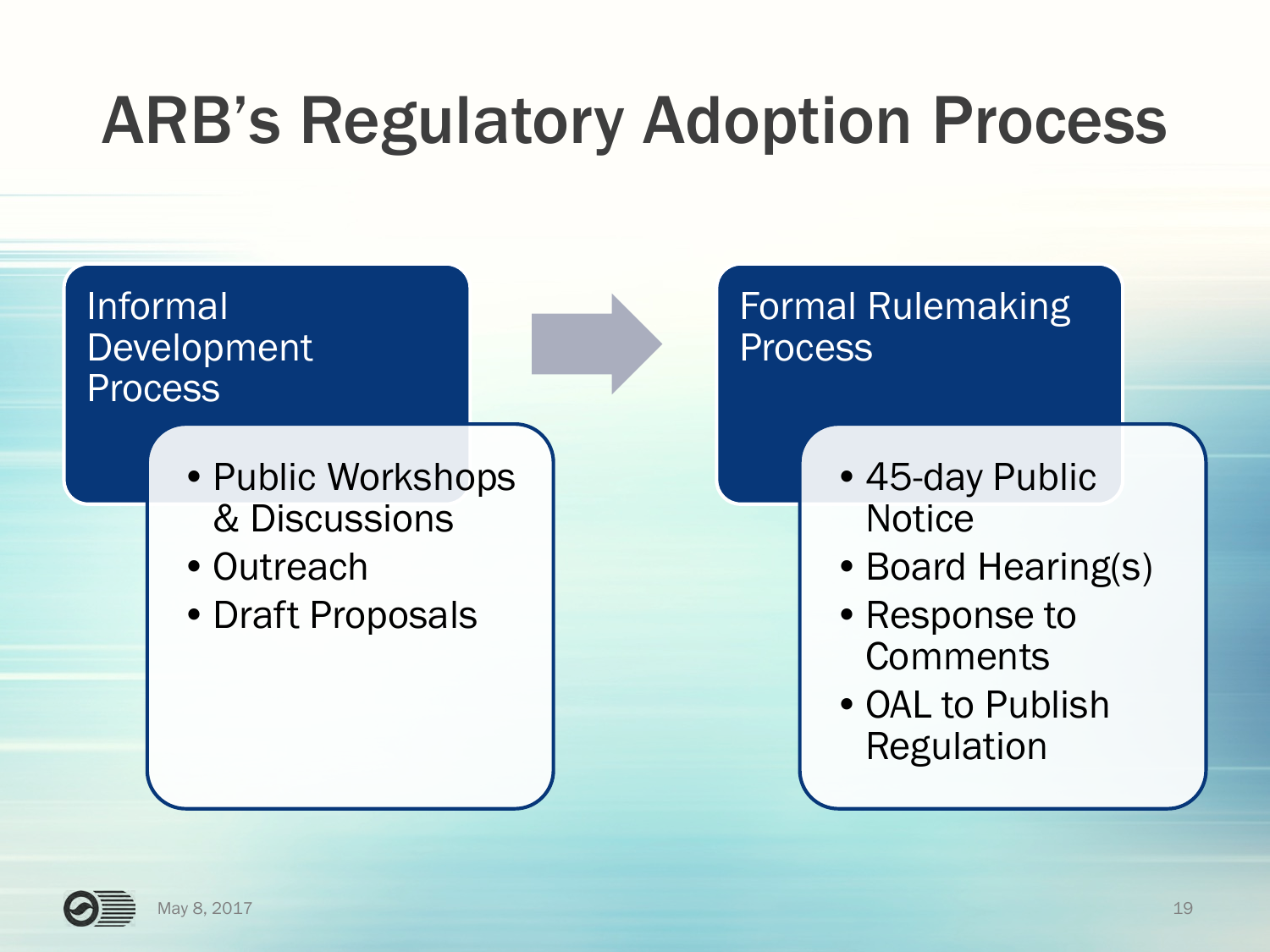### LCFS Background

- Established in 2009; Re-adopted in 2015 due to legal challenge
- Fuel Neutral Promotes all low carbon fuels
- Life Cycle Accounting Ranks fuels with Carbon Intensity (CI) scores according to the greenhouse gas emissions resulting from each fuel's production and consumption
- Flexible Regulated parties can comply by:
	- Innovating to reduce the CI of their fuels
	- Buying lower-CI fuels from other producers, or
	- Trading credits



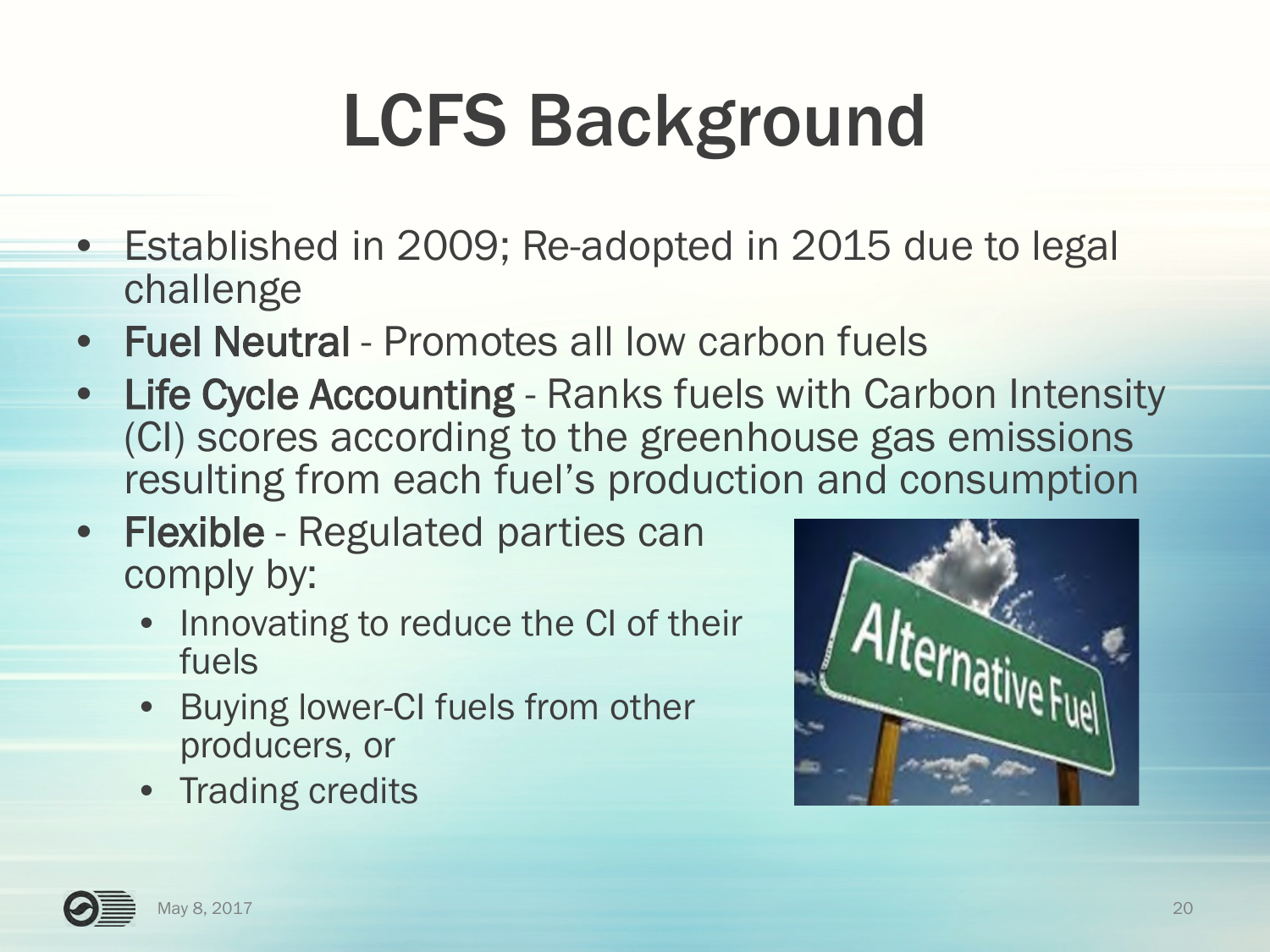#### How Does LCFS Work?



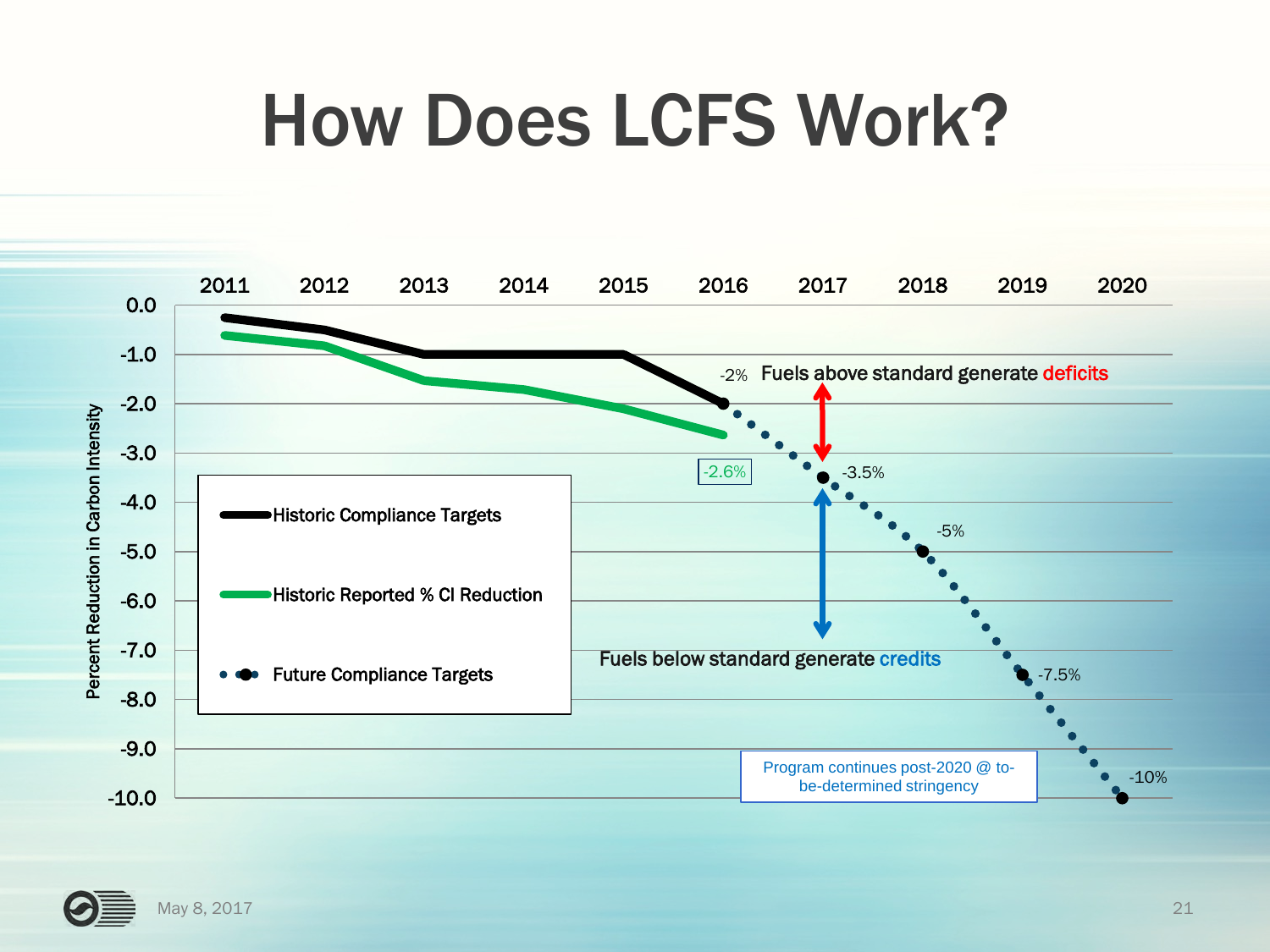### CCS in LCFS

- Credits go to capture facility
- Current proposal: storage facility must be coapplicant
- Capture and storage facilities do not need to be co-located
- Three avenues for credit generation:
	- Fuel producers undergo method 2 pathway for CI score
	- Innovative crude production yields credits pro-rated on crude coming to CA
	- Refinery investment yields credits to refinery

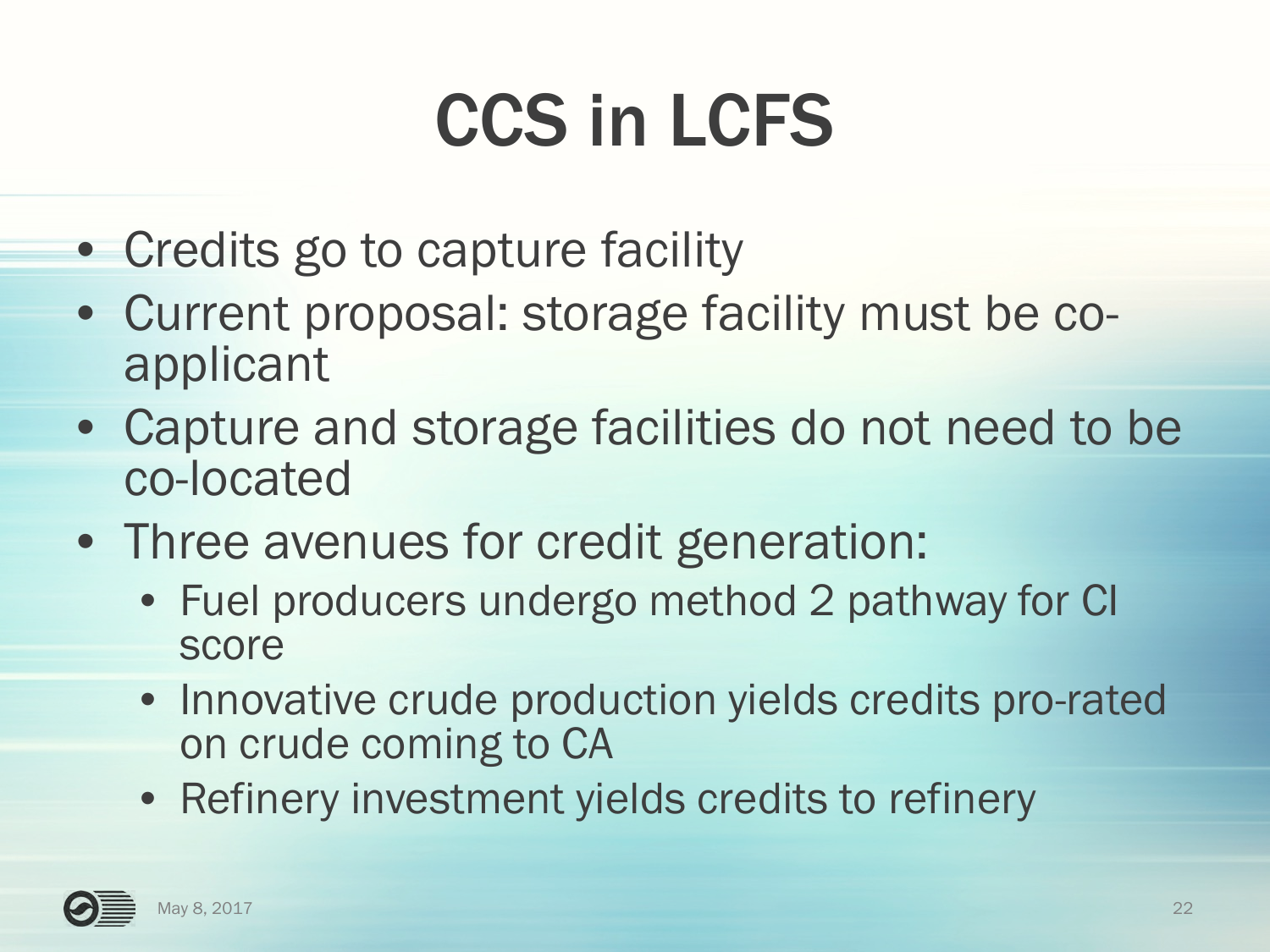### CCS & Cap-and-Trade Program

- Focus of this workshop is on LCFS, however must consider coordination and cohesion with Cap-and-Trade Program
- Scope of Cap-and-Trade Program is different from LCFS, but permanence requirements largely the same
- Develop a QM that could be incorporated into Cap-and-Trade Regulation at a later date as appropriate

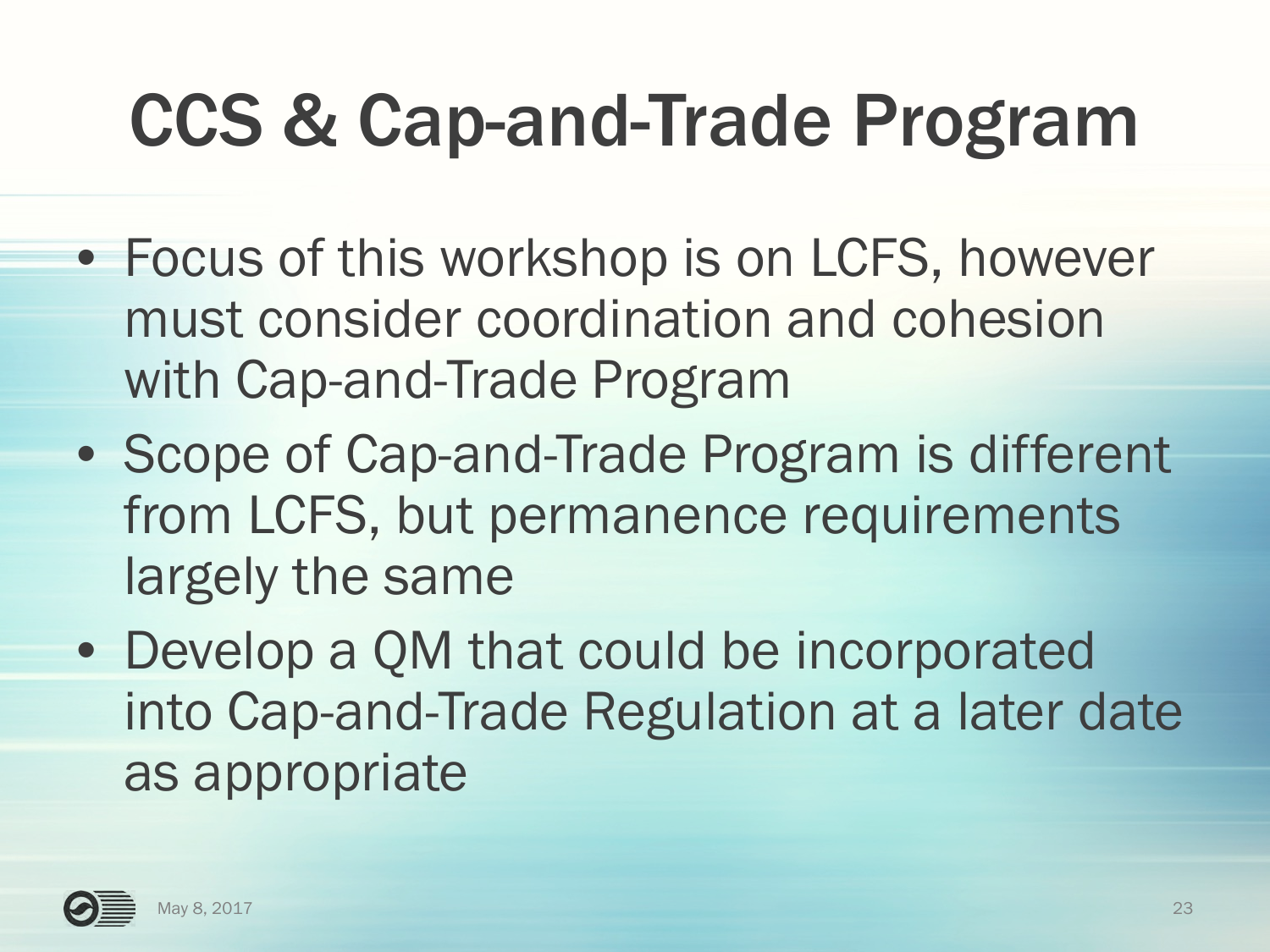#### PERMANENCE PROTOCOL

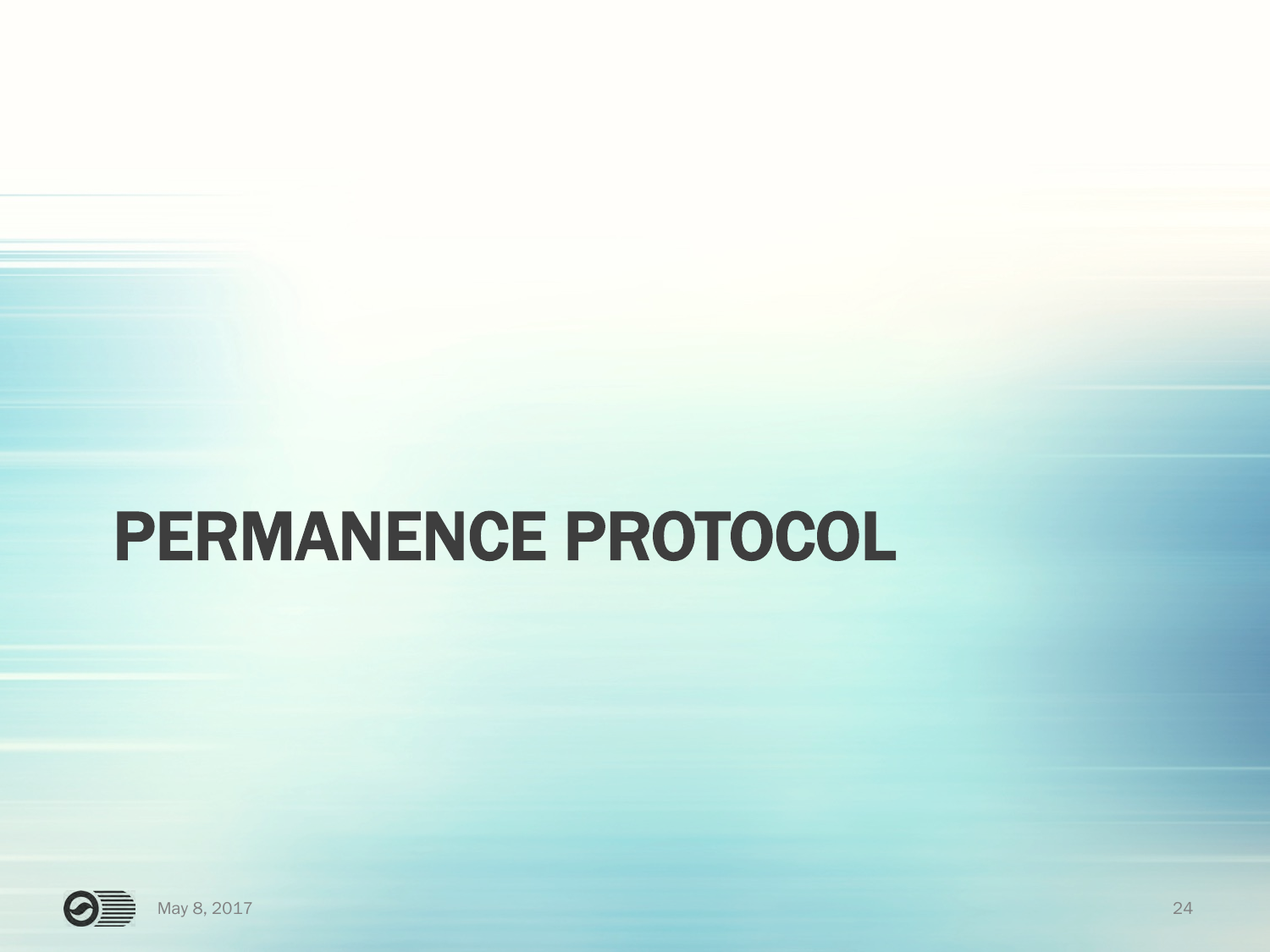#### Permanence Protocol

- Required to comply with permanence protocol
- No credits issued until site specific permanence protocol is approved

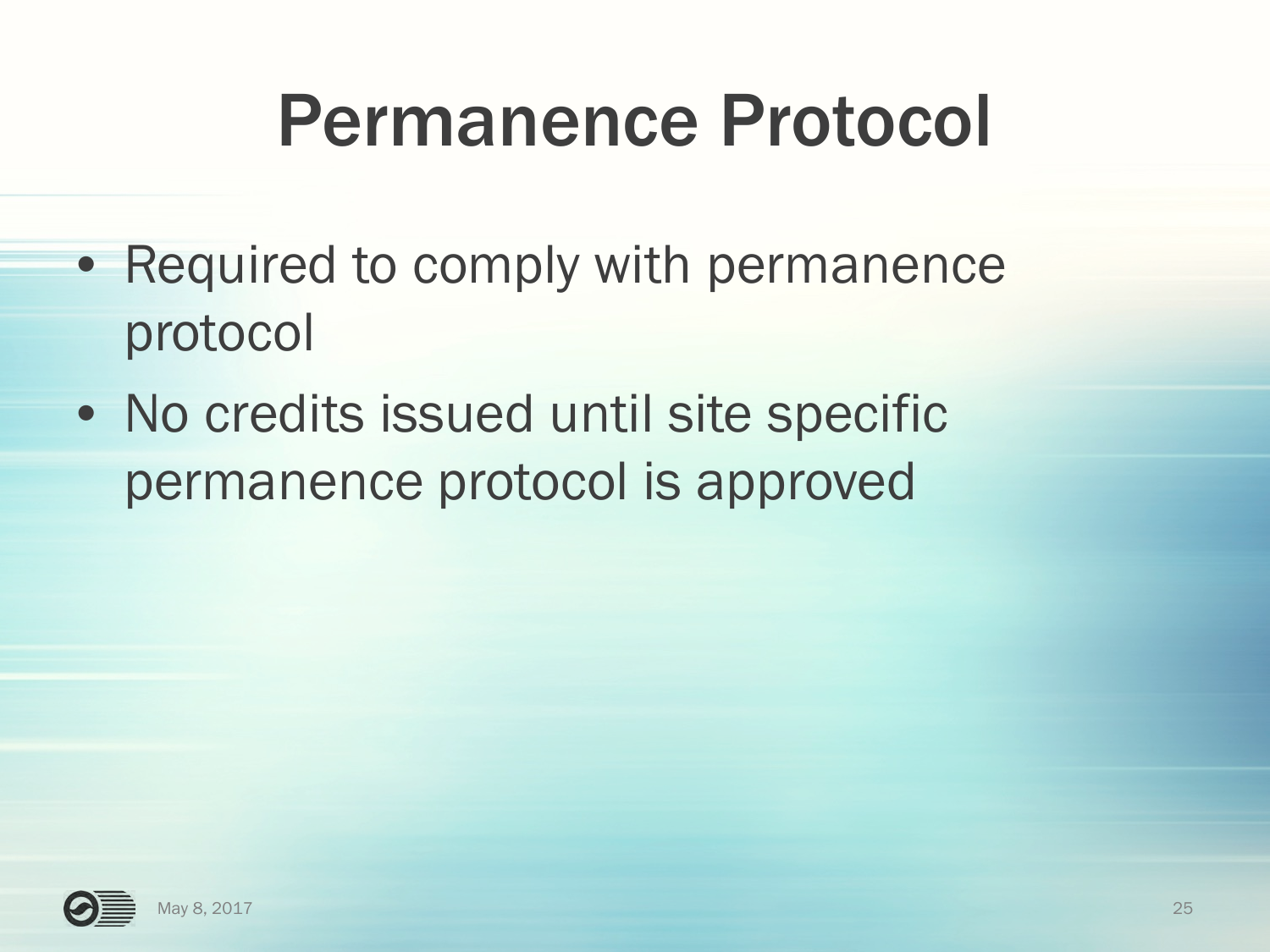#### Areas of Focus

- Risk-based site analysis
- Injection or production well material and structural integrity
- Operating requirements
- Monitoring, reporting, and verification

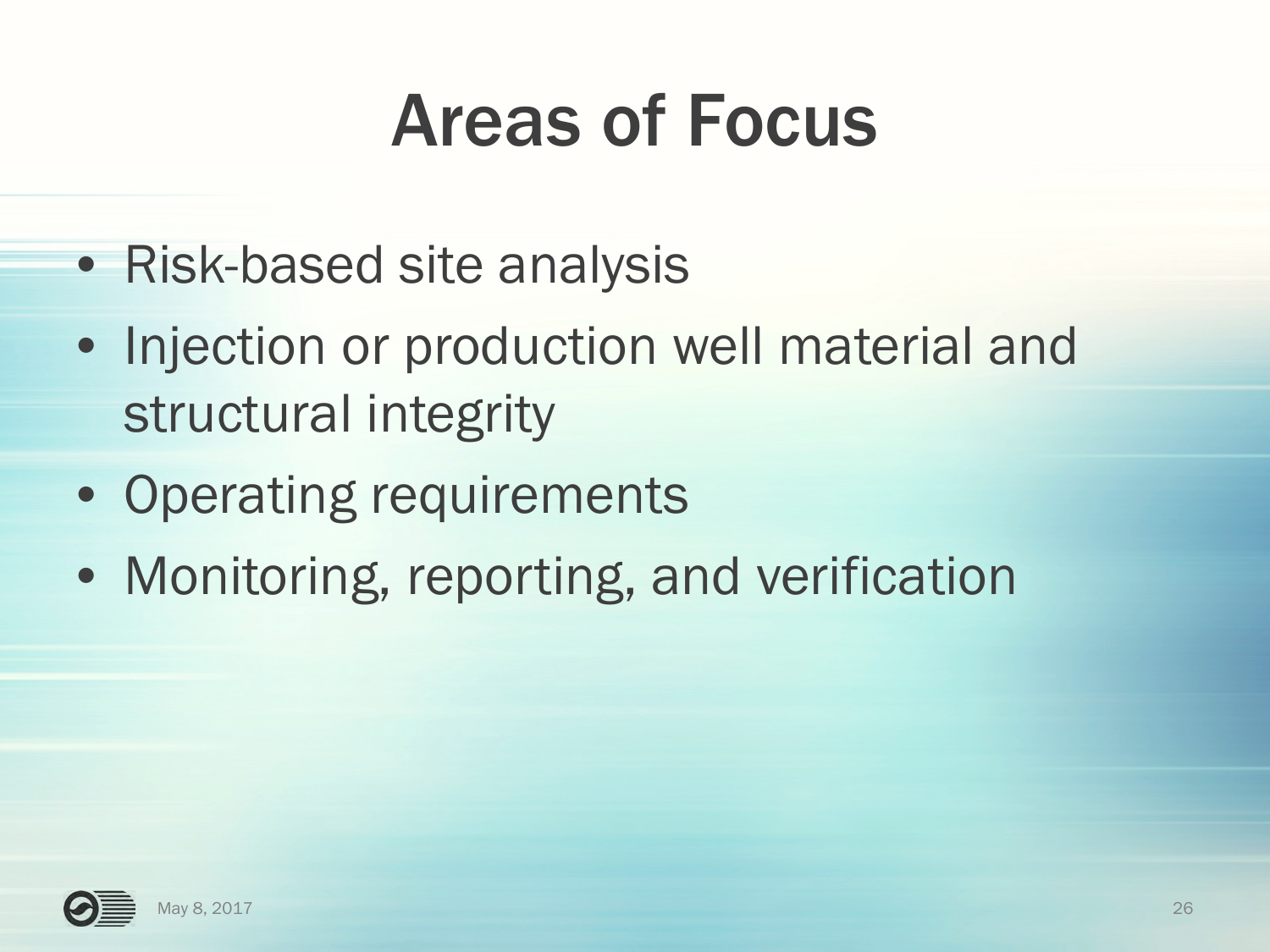# Risk-Based Site Analysis: US EPA Compatibility

- Compatible with Class VI:
	- ARB staff to approve or disapprove of specific projects
- Class II alone not sufficient to meet standards:
	- Well construction, monitoring, post-injection period more stringent with permanence protocol
	- Some current practices incompatible (e.g. blowdown and  $CO_2$  transfer to other fields)

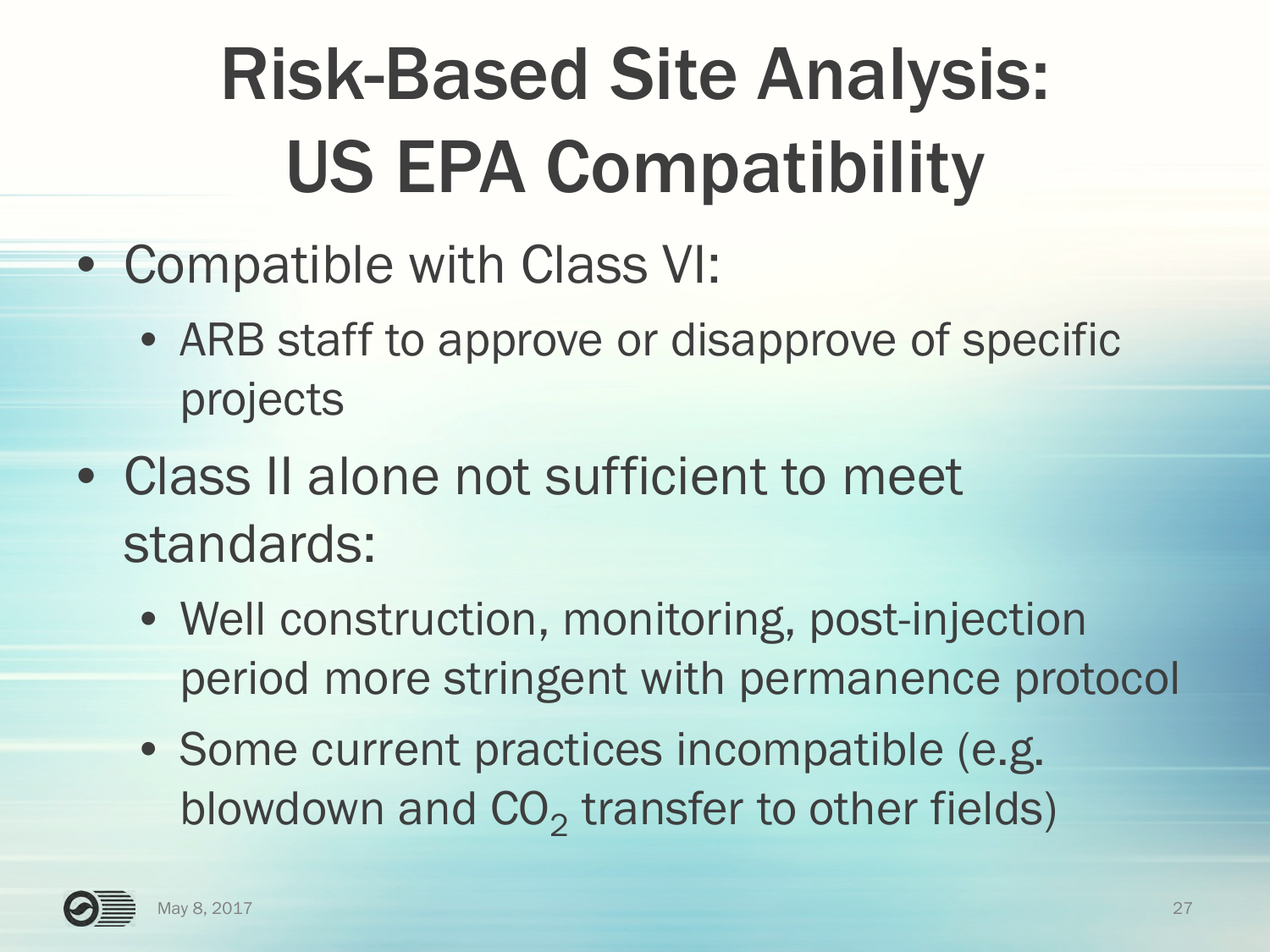# Risk-Based Site Analysis: Analysis Options

- Two overall analysis options
	- Prescriptive analysis and simpler process for sites with clearly low risk
	- Site-specific analysis for more complex sites where risk may be low but is not as clear
- Analyses meant to focus primarily on geology, well condition

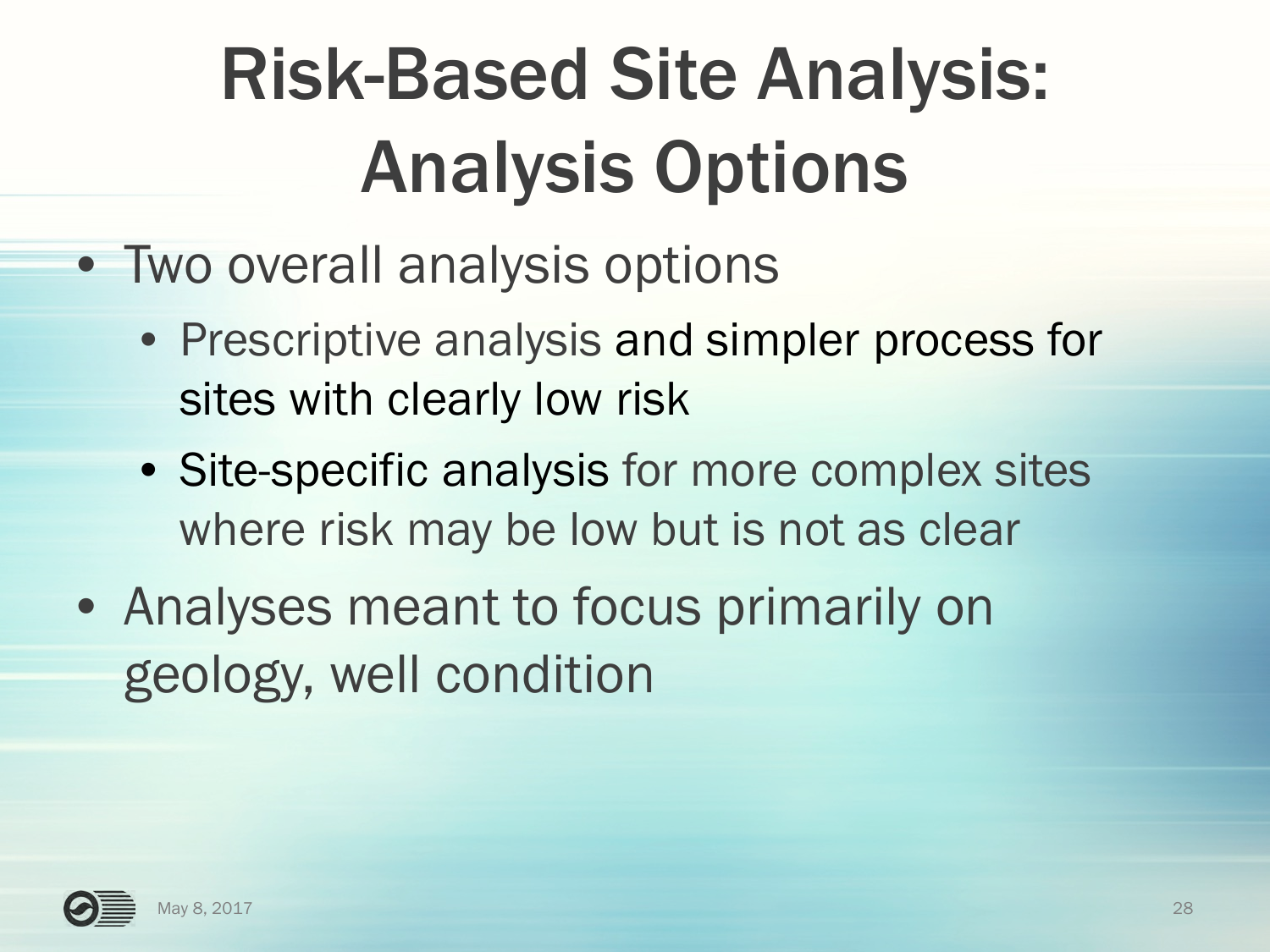# Risk-Based Site Analysis: General Requirements

- Require primary injection zone with confining layer (seal)
- Secondary containment reservoir with confining layer to allow pressure dissipation
- Pressure dissipation interval with confining layer below injection zone to protect against seismicity in saline reservoirs
- Consider proximity to populations

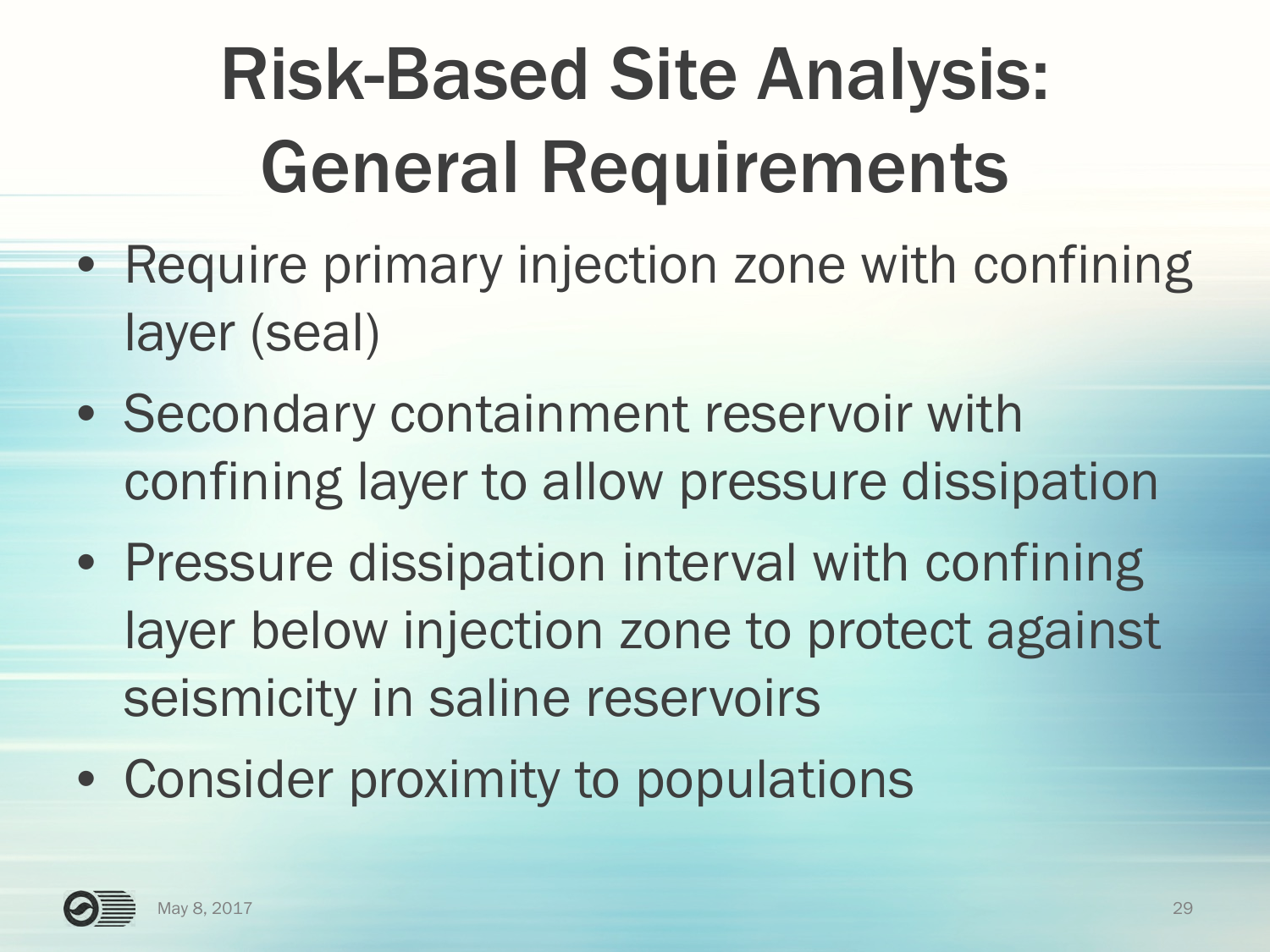### Risk-Based Site Analysis: Area of Review

- Require computational fluid dynamic modeling for determination of AOR for all project types
- $CO<sub>2</sub>$  plume (and/or pressure front) modeling may be required for AOR determination due to focus on atmospheric leakage
- No faults or fractures that are capable of transmitting  $CO<sub>2</sub>$  are allowed in AOR
- Remediation of all legacy wells in AOR

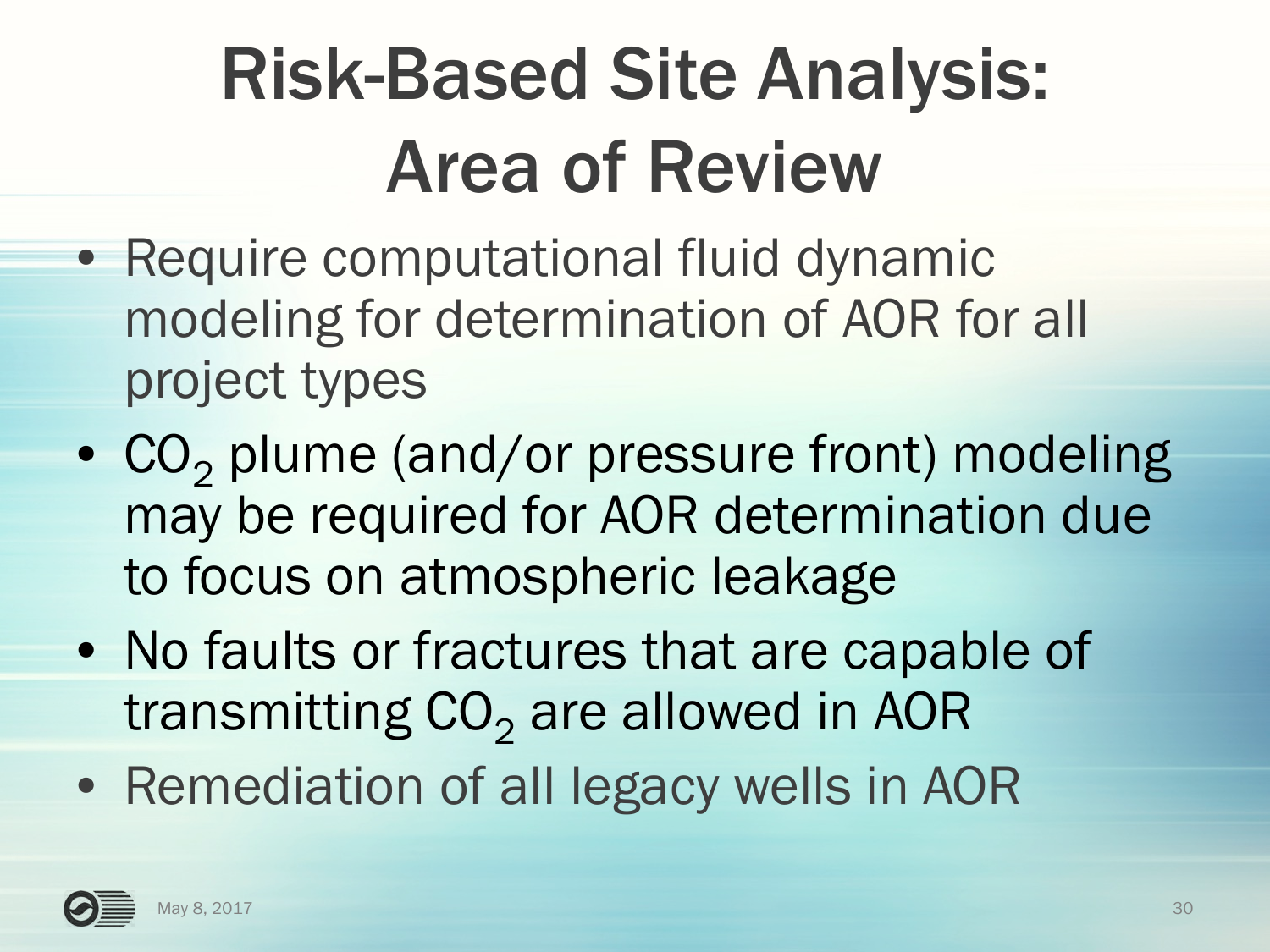# Well Material and Integrity: **Cementing**

- May require specific cement composition
- Specify locations along well to be cemented, (e.g. all production and injection wells cemented to surface)
- Injection zones required to use  $CO_2$ -resistant materials (e.g.  $CO_2$ -resistant cement or sheaths) for injection wells
- Cement evaluation logging required

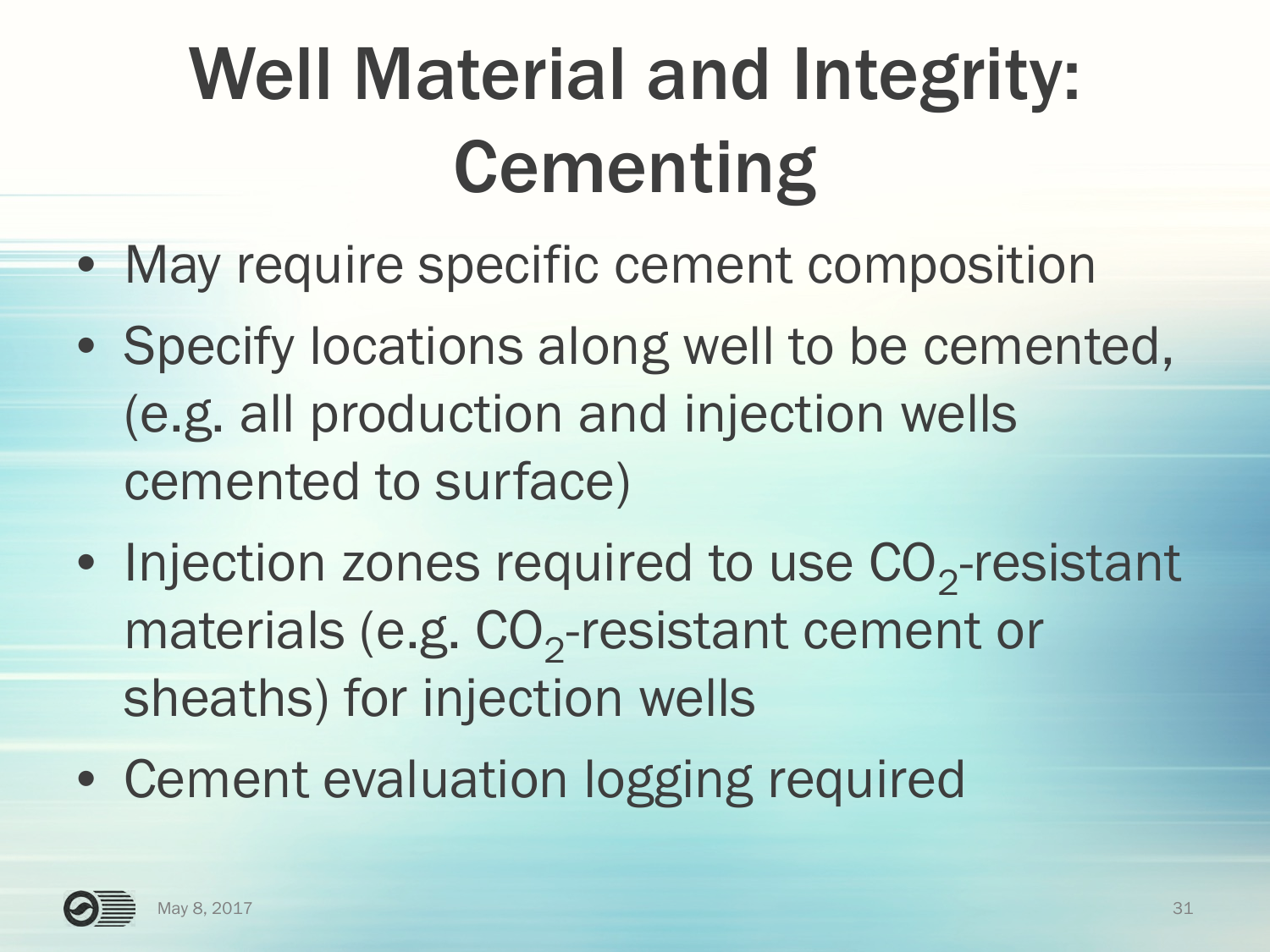# Leak Mitigation Plan

- To avoid leaks and mitigate unforeseen leaks
- Plan to be updated periodically based on operational data
- Include possible leak pathways and plan for investigation, confirmation, quantification, and remediation

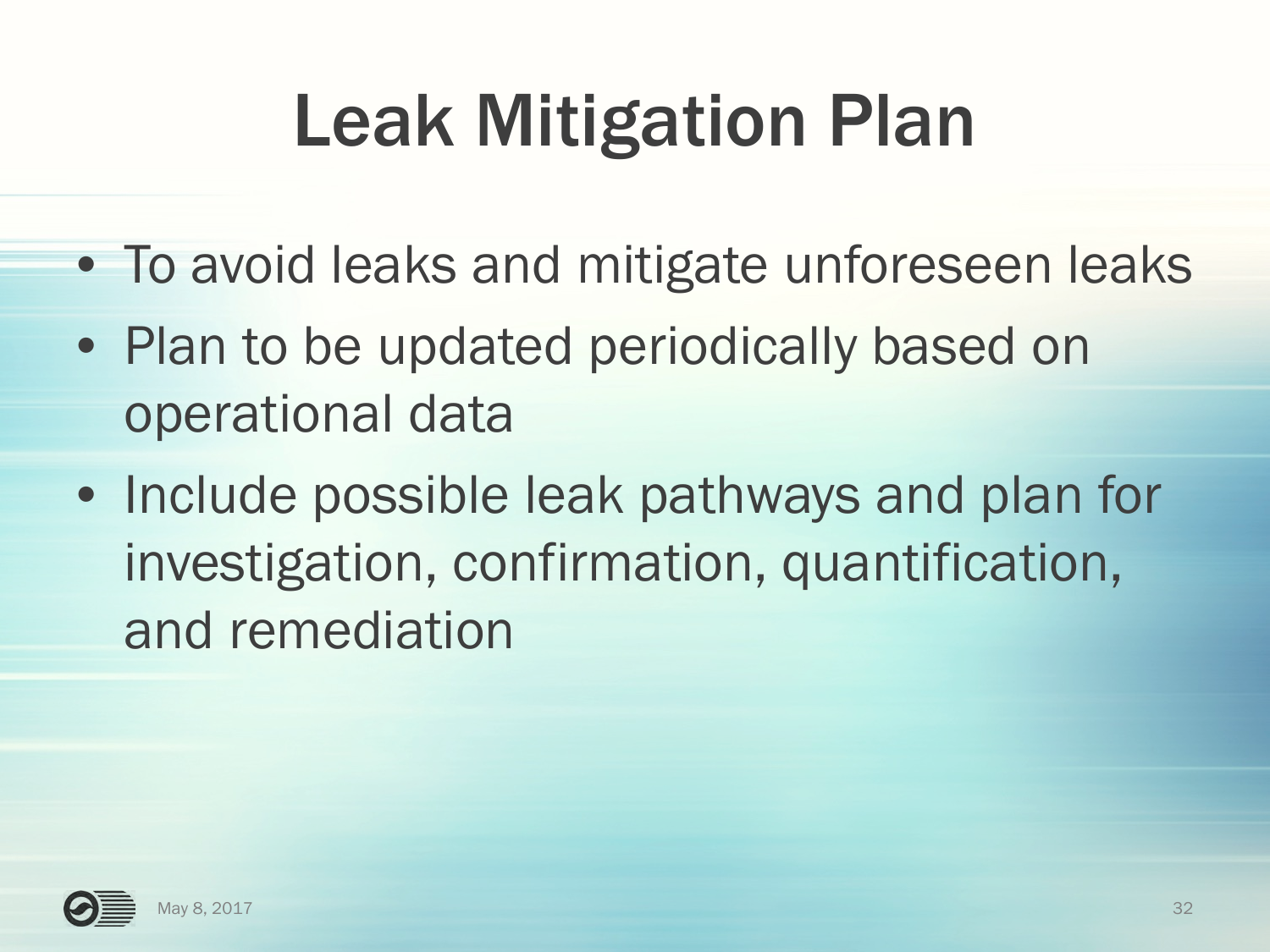### Operating Requirements

- Pressure management or other requirements to ensure confining layer integrity
- $CO<sub>2</sub>$  purity requirements or other requirements to ensure continued well integrity
- Requirements on conditions that would prompt injection cessation
- Other requirements as needed

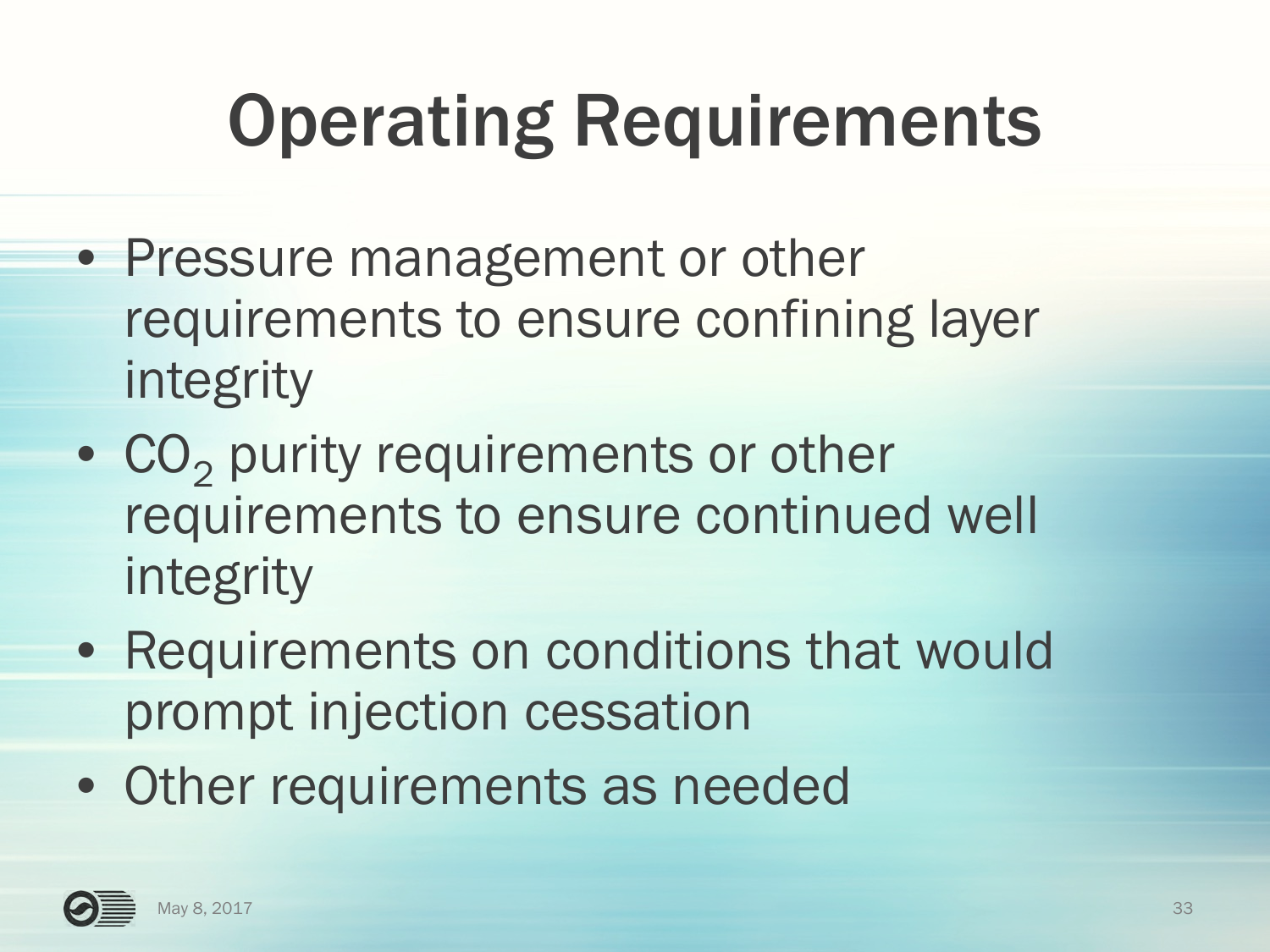#### Monitoring, Reporting, and Verification: Pre-Injection and Injection Monitoring

- Pre-injection period monitoring to examine possible baseline conditions
- Injection period monitoring:
	- Wellhead and flow monitoring to quantify  $CO<sub>2</sub>$ injected
	- Continuous pressure monitoring at injection, production, and monitoring wells
	- Subsurface monitoring to track  $CO<sub>2</sub>$  movement
	- Surface monitoring to detect and quantify leaks if subsurface monitoring suggests surface leakage

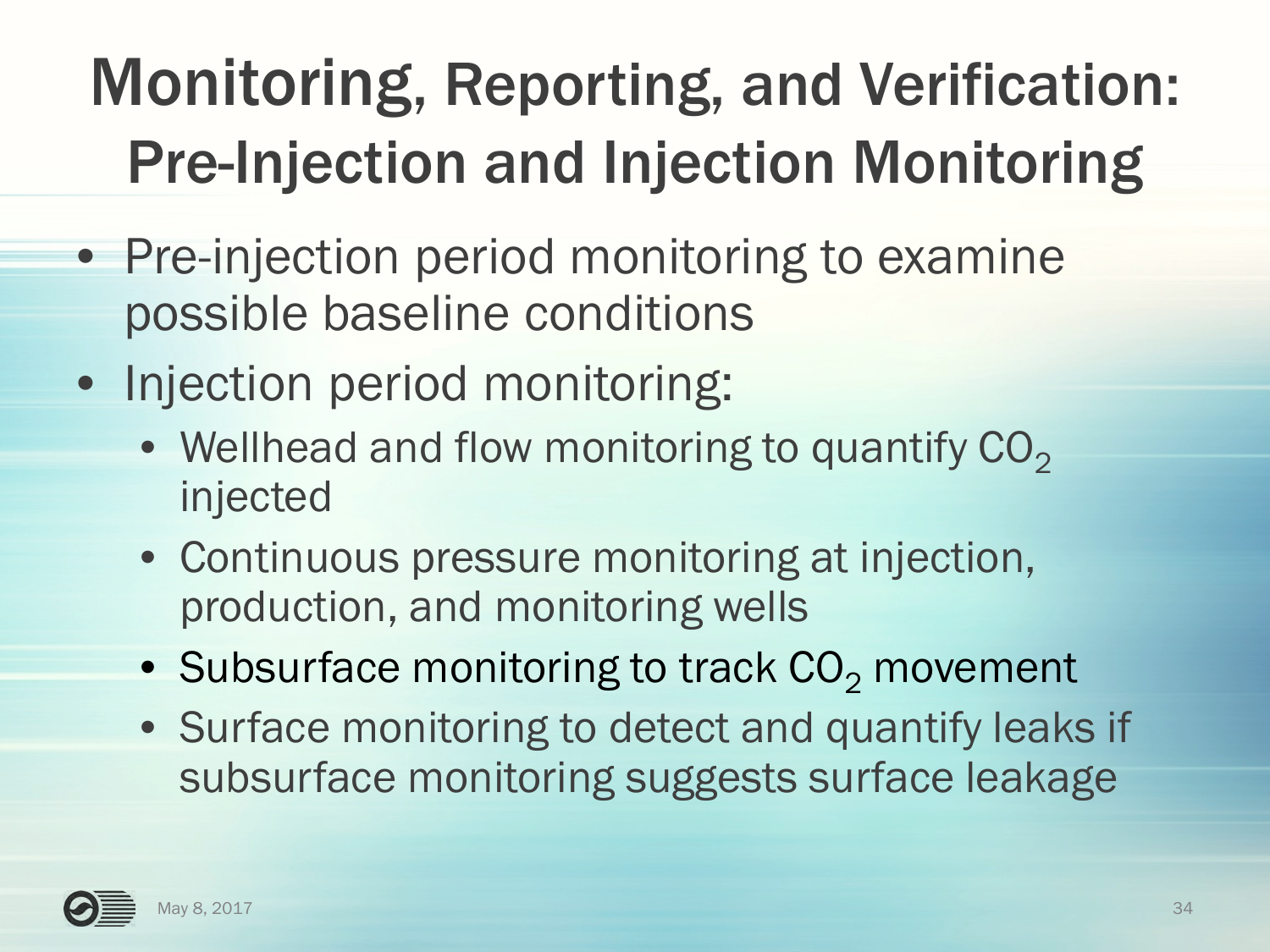#### Monitoring, Reporting, and Verification: Post-injection Monitoring

- Potential to align with U.S. EPA requirement and require 50 years post-injection monitoring
- Potential to align with Cap-and-Trade Program monitoring requirement for sequestration of at least 100 years
- Shorter timeframe possible under U.S. EPA requirements for CCS projects if metrics show permanent sequestration (e.g. plume stability)
- Require both operators and pore space owners to commit to permanence of  $\mathrm{CO}_2$  sequestration

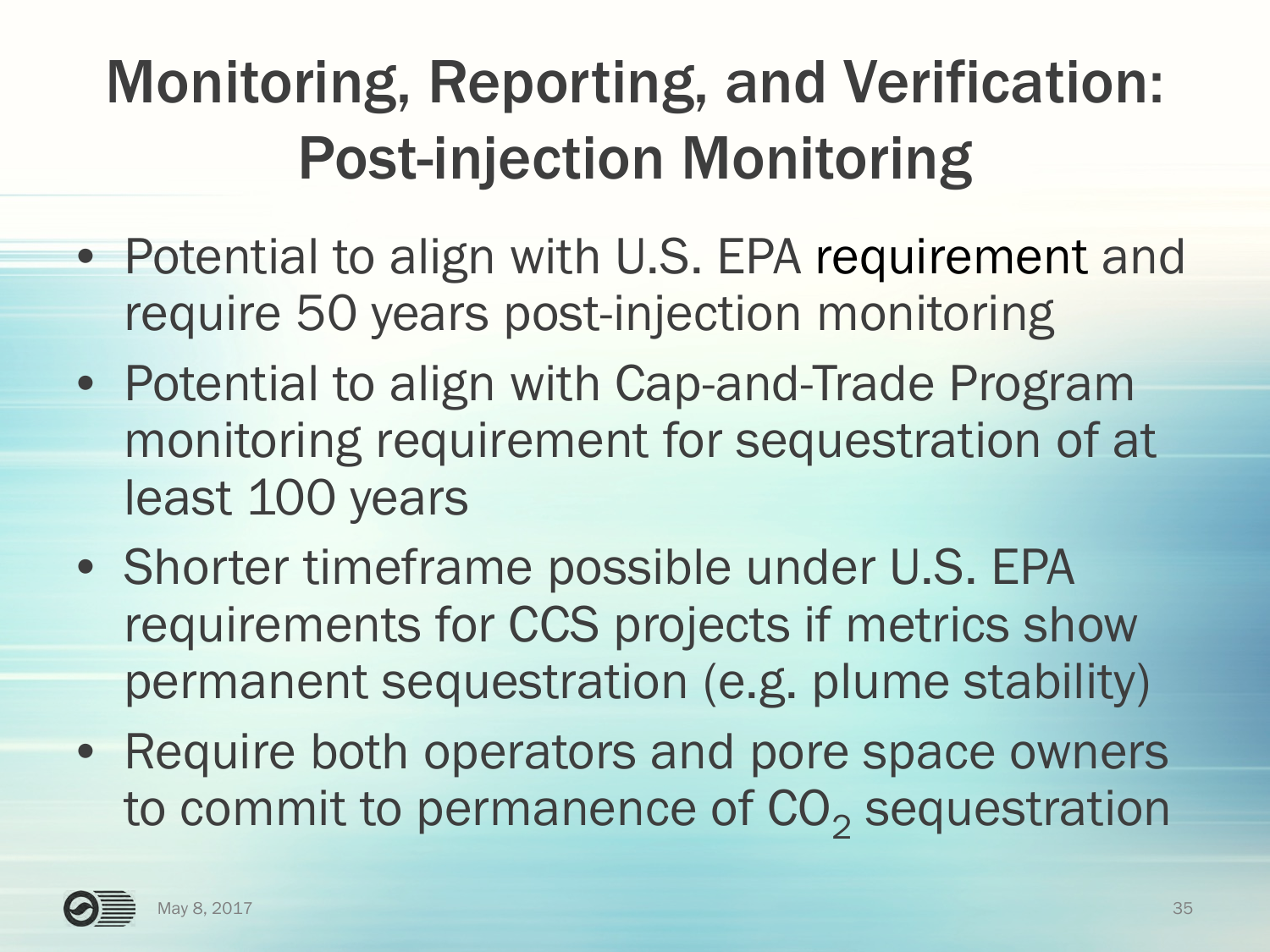#### Monitoring, Reporting, and Verification: Monitoring Plan

- Plan based on risk analysis
- Design principle of no atmospheric leaks
- Comparable to current Class VI monitoring plans
- Monitoring requirements technology neutral with specifications for leak detection and quantification requirements
- Periodic review and update required

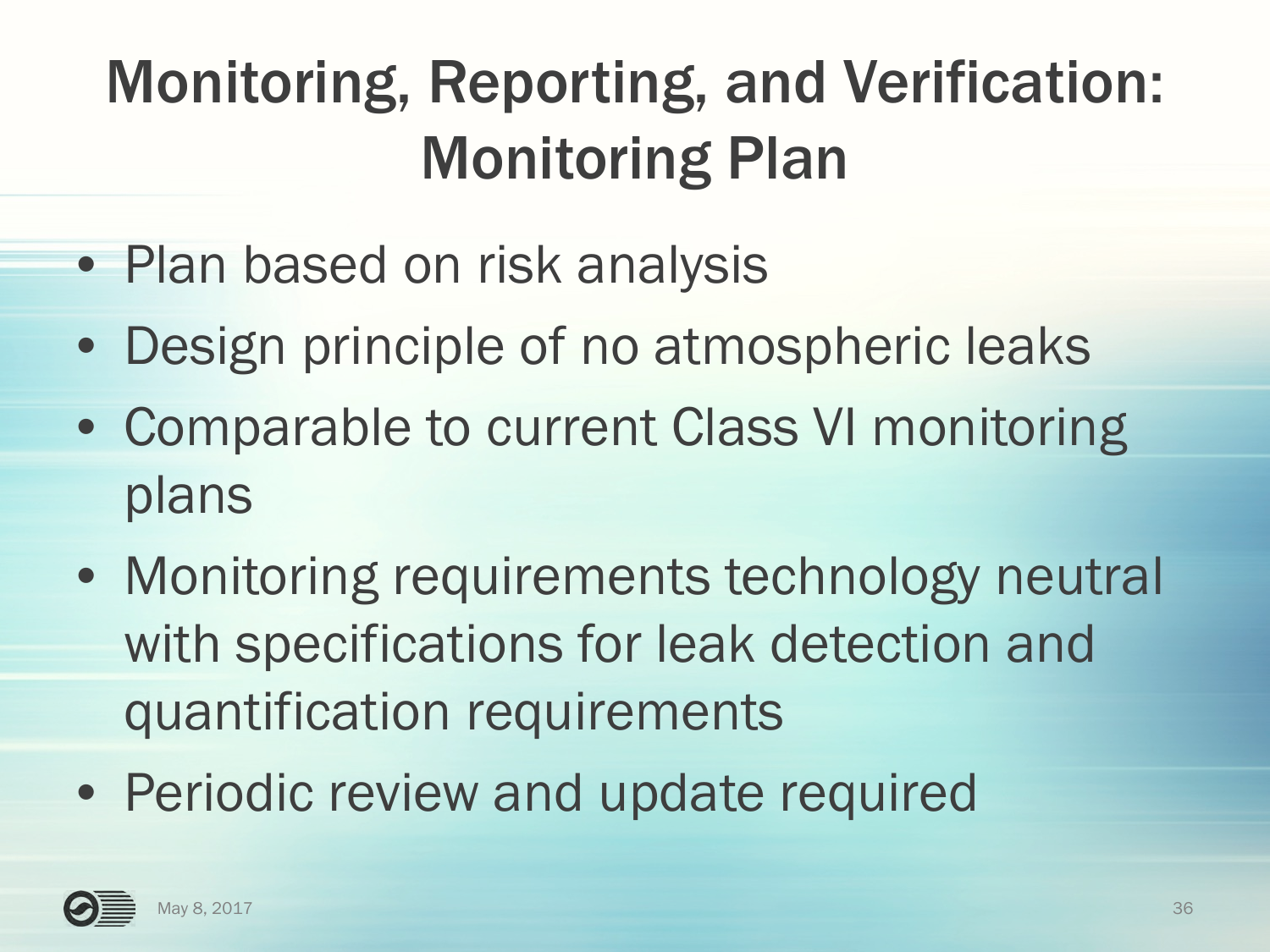#### Monitoring, Reporting, and Verification: Reporting and Verification

- Reporting and verification should align with MRR requirements
- Verification:
	- Third-party independent review of submitted material required prior to submission, submit review along with MRV materials
	- Includes site analysis, well-integrity, monitoring plan, and any updates

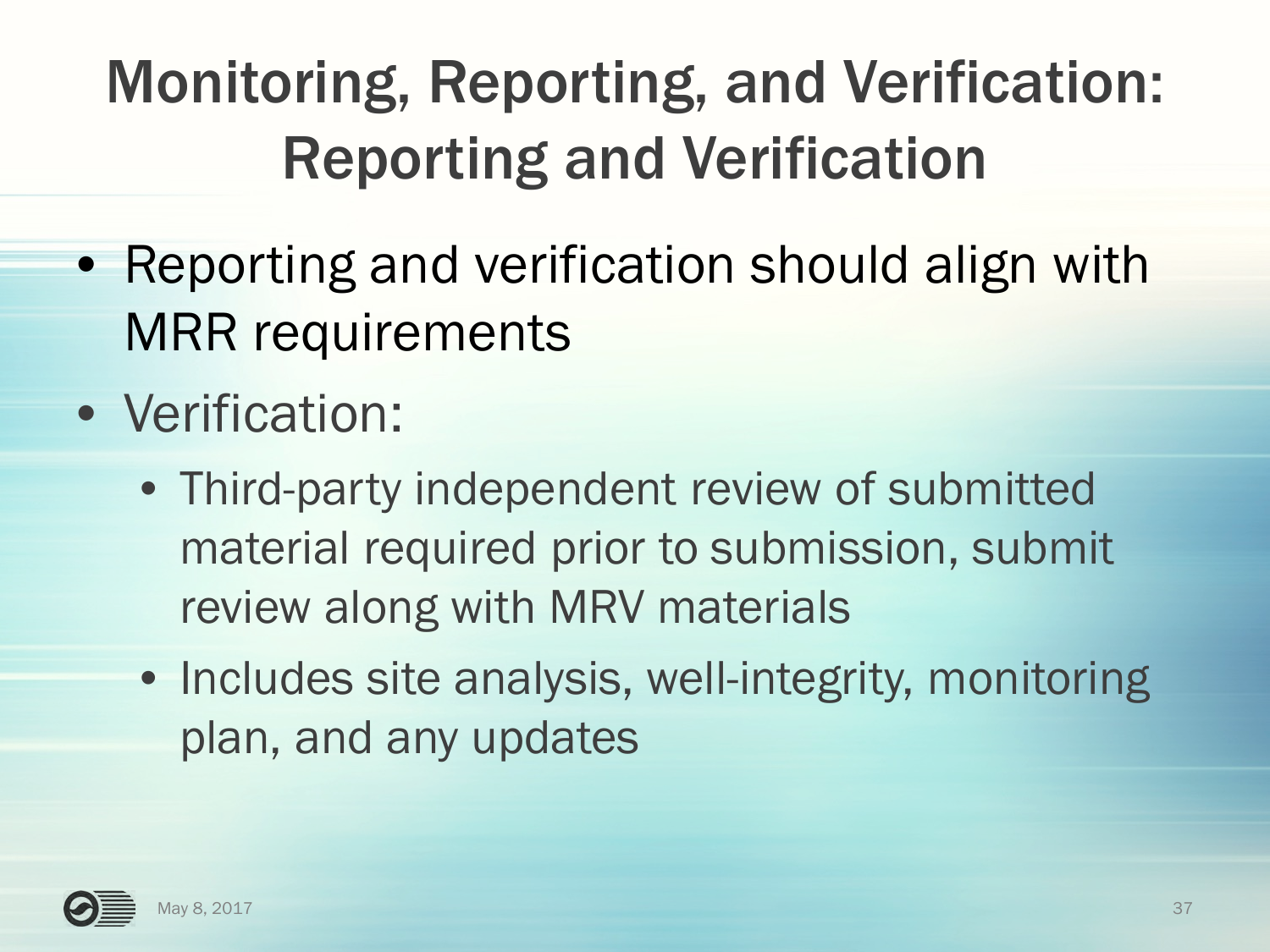#### QUANTIFICATION METHODOLOGY

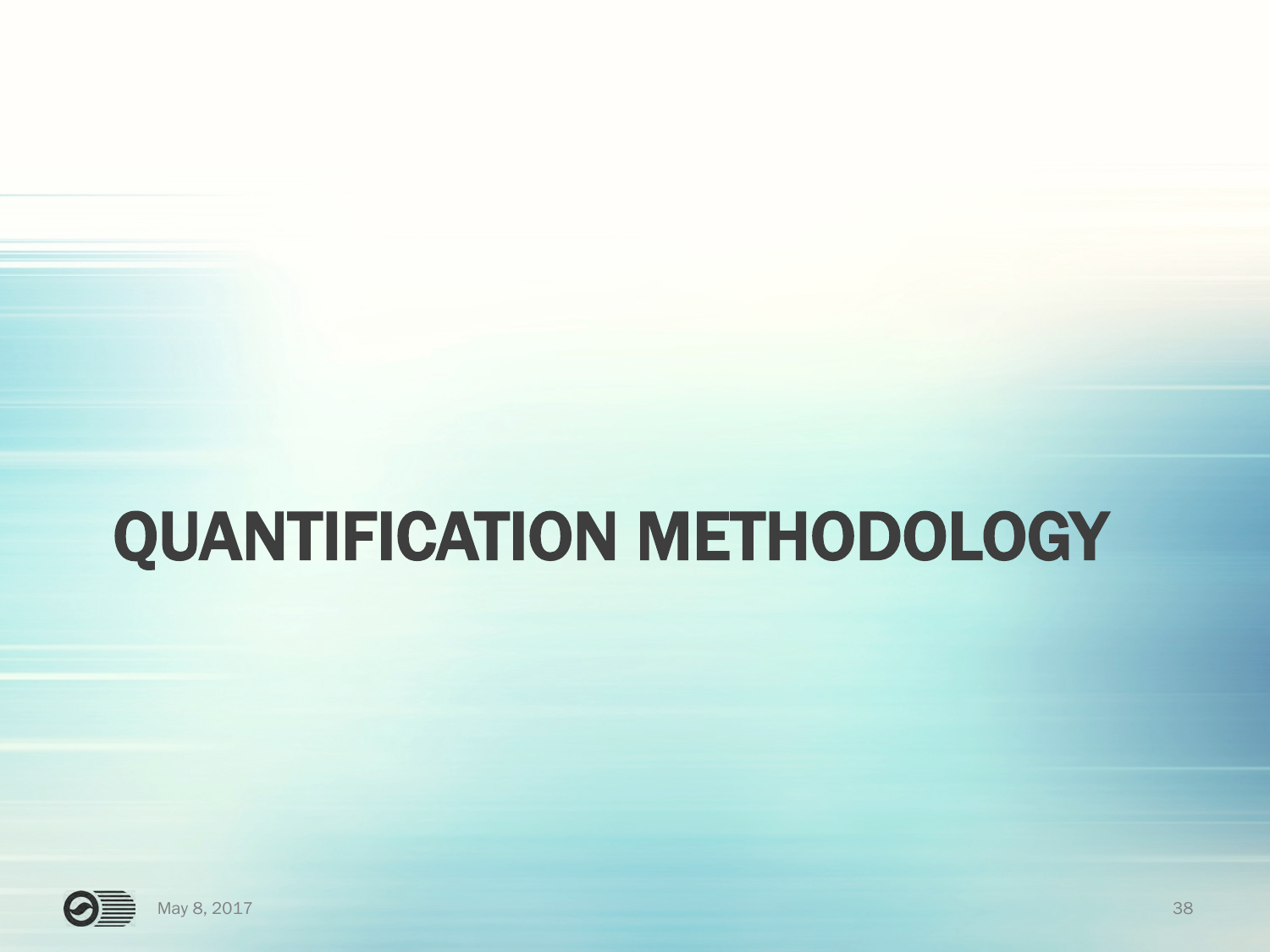#### ARB's Quantification Methodology

• Initial focus on geologic sequestration

- Saline reservoirs
- Depleted oil and gas reservoirs
- $\bullet$  CO<sub>2</sub>-enhanced oil recovery
- Potential future efforts include:
	- Conversion to building products (e.g., cement, plastics)
	- Conversion to fuels
	- Direct CO<sub>2</sub> capture from air and conversion to useful products

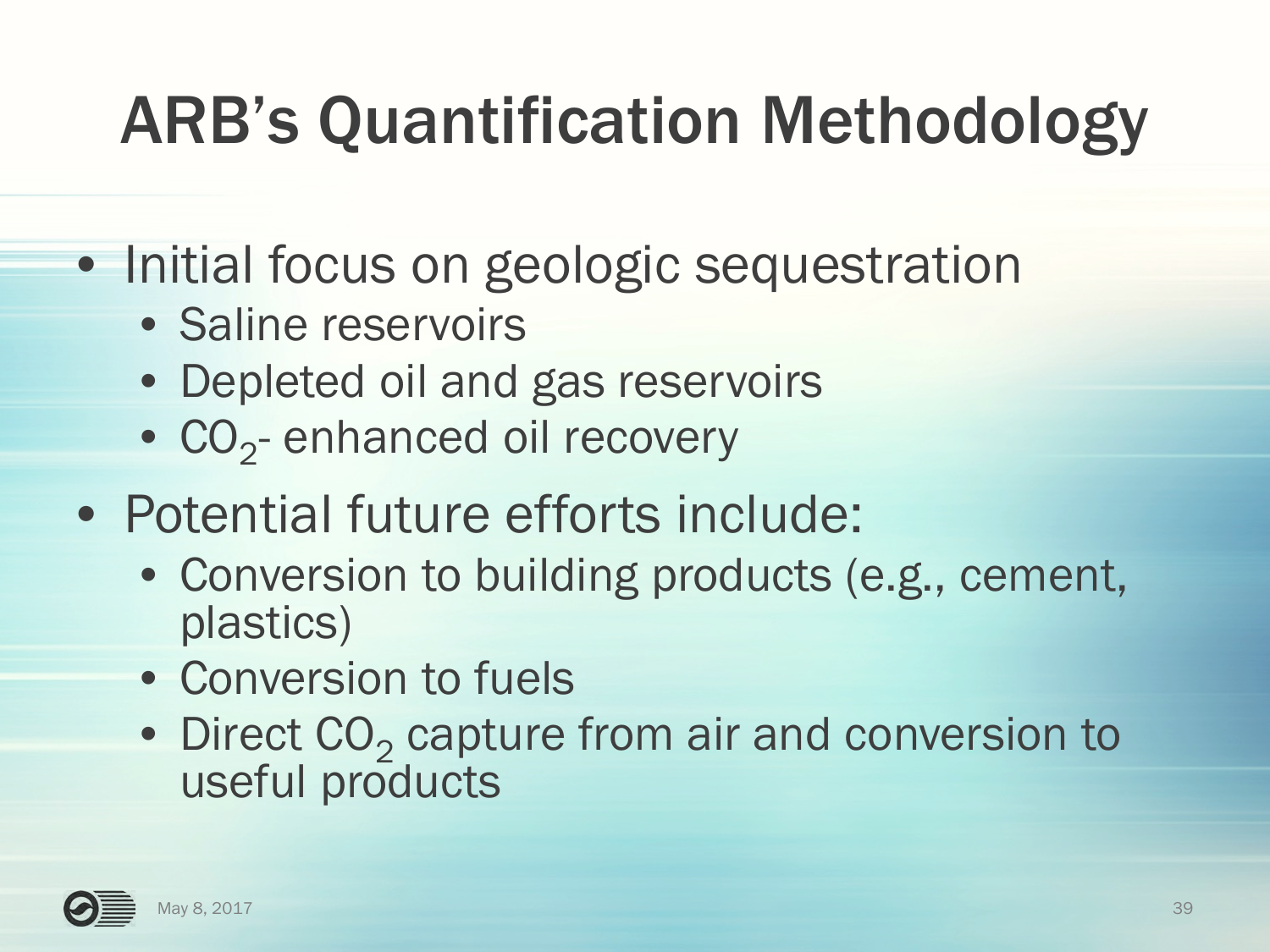### QM Areas of Focus

- Eligible activities
- CCS project system boundary
- Project emissions accounting
- Reservoir type specific considerations

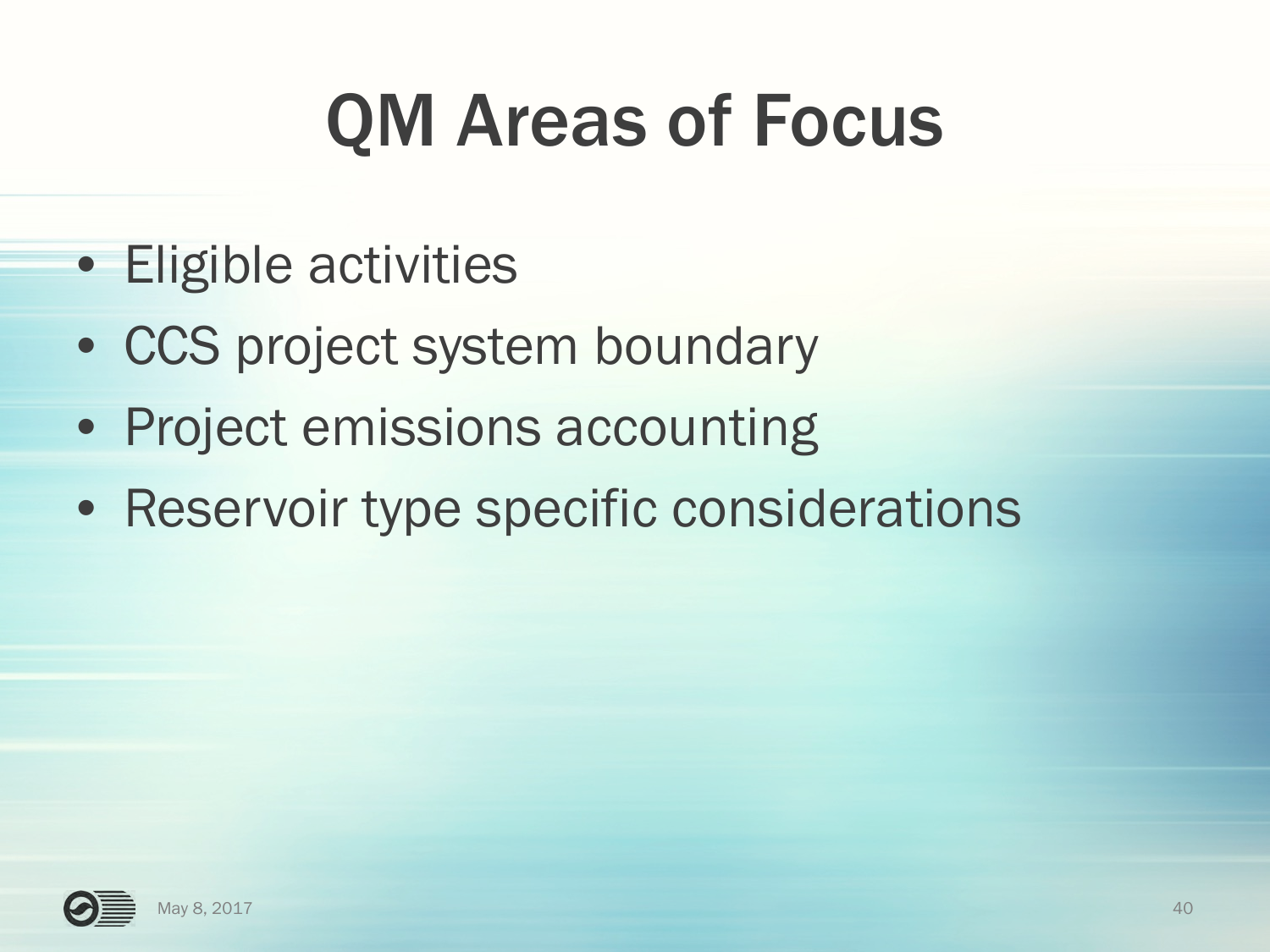# Eligible Activity Examples

- Fuel production:
	- Ethanol with CCS (fermentation  $CO<sub>2</sub>$ )
	- Biomethane ( $CO_2$  separated from biogas)
- Innovative crude:
	- Crude oil upgrading: steam methane reformer
	- Co-gen or other oilfield units
- Refinery Investment:
	- Steam methane reformers
	- $\bullet\,$  Burners, co-gen, other  $\rm{CO}_2$  sources

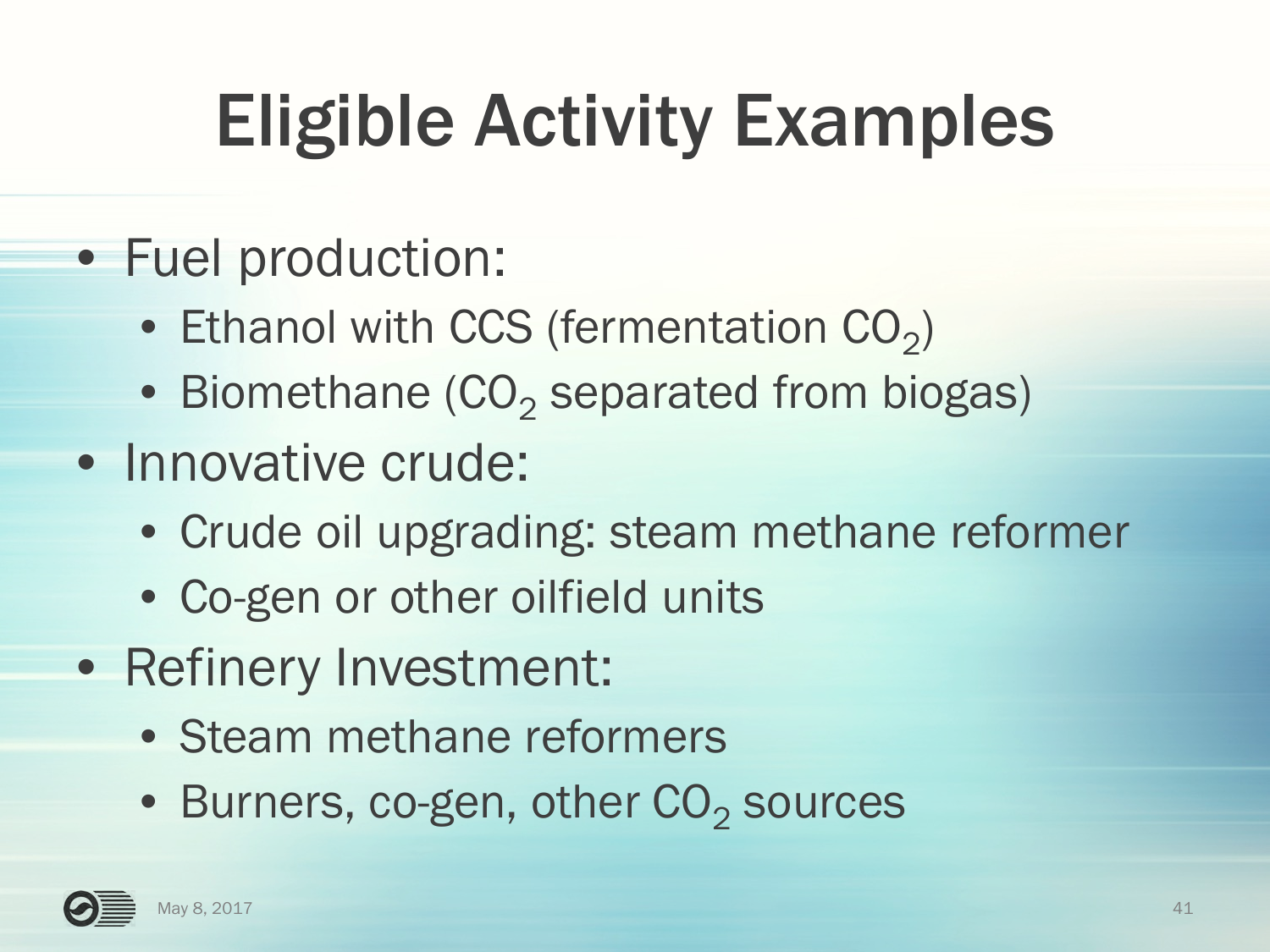# CCS Project System Boundary

- System boundary begins with capture, ends with injection (includes compression, recycling, and transport)
- For pathway analysis under LCFS, CCS QM will be an add-on to current analysis

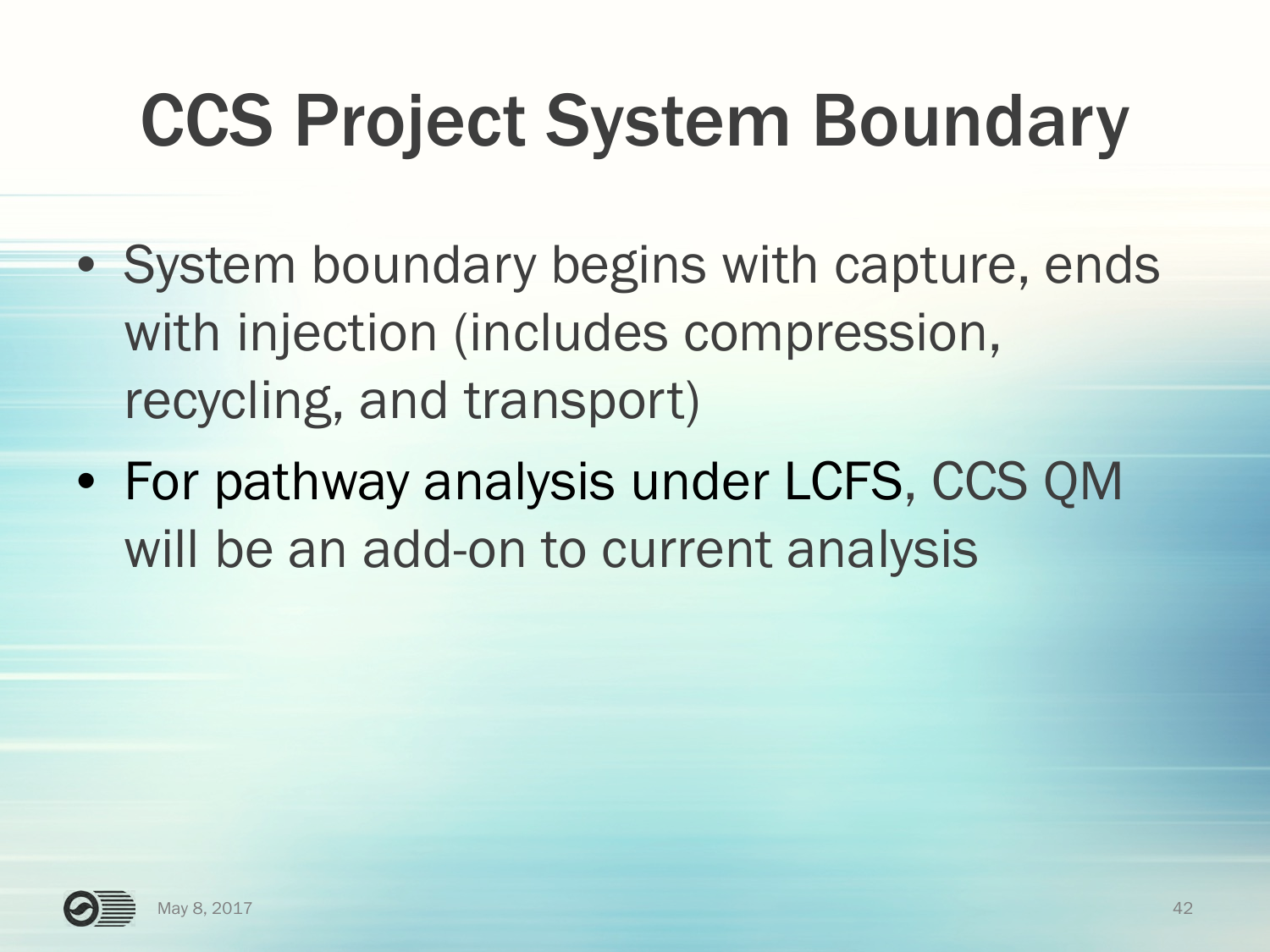### Project Emission Accounting

- $\bullet\,$  Only sequestered CO $_2$  is considered for adjusted CI or credits, sequestration of other pollutants (e.g. methane) would not count
- Account for intentional and unintentional emissions
- $CO_2$  recovered or produced and not re-injected (fugitive or off-site transfer) considered emitted
- Must have approved permanence protocol and show continued conformance

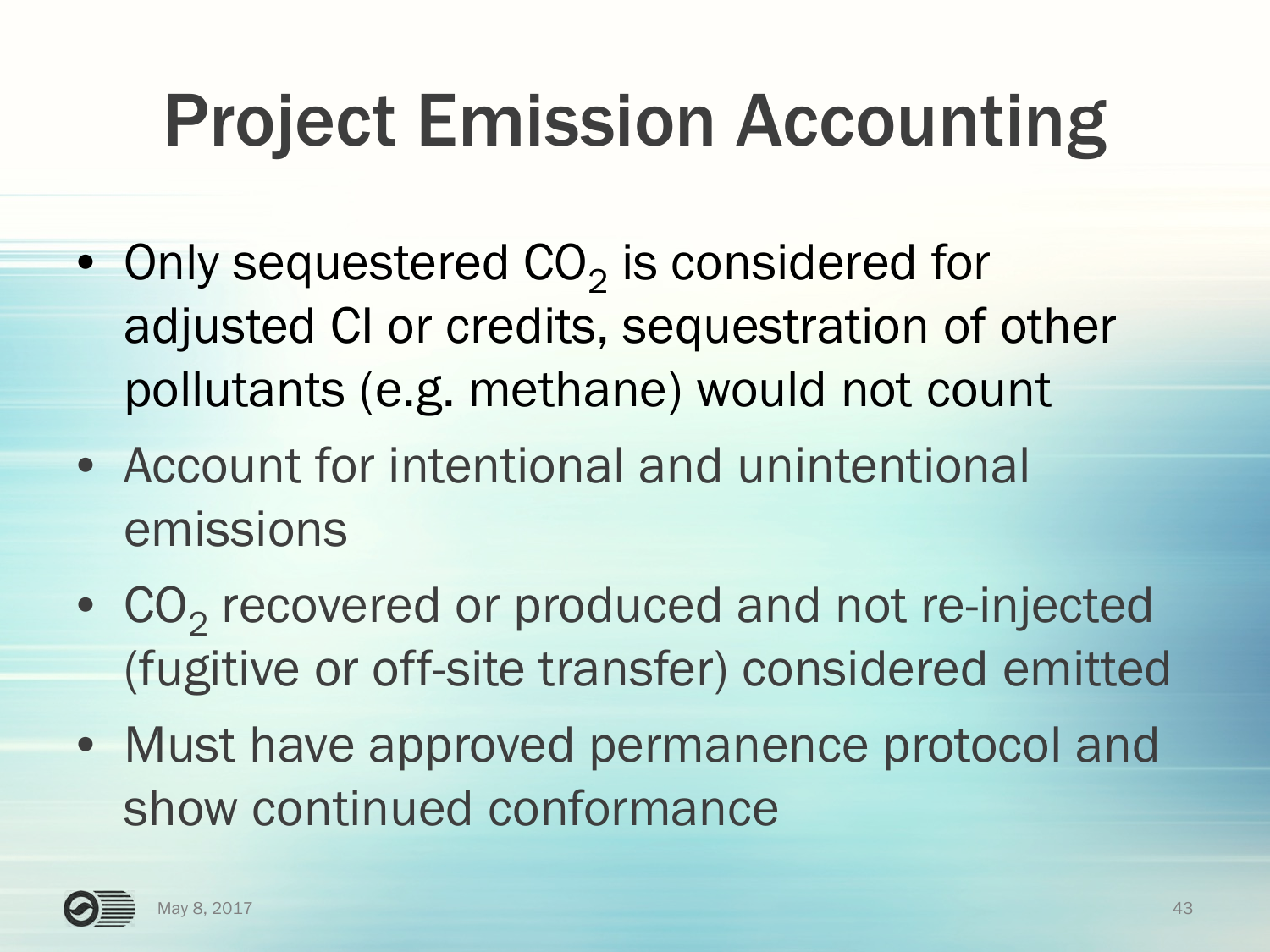### Reservoir Types

- Saline reservoirs, depleted oil reservoirs:
	- $\bullet$  Injected CO<sub>2</sub> is assumed sequestered if approved by permanence protocol
	- Injection equipment emissions included
	- Account for emissions from brine or other fluid produced for pressure management or other purposes, if any

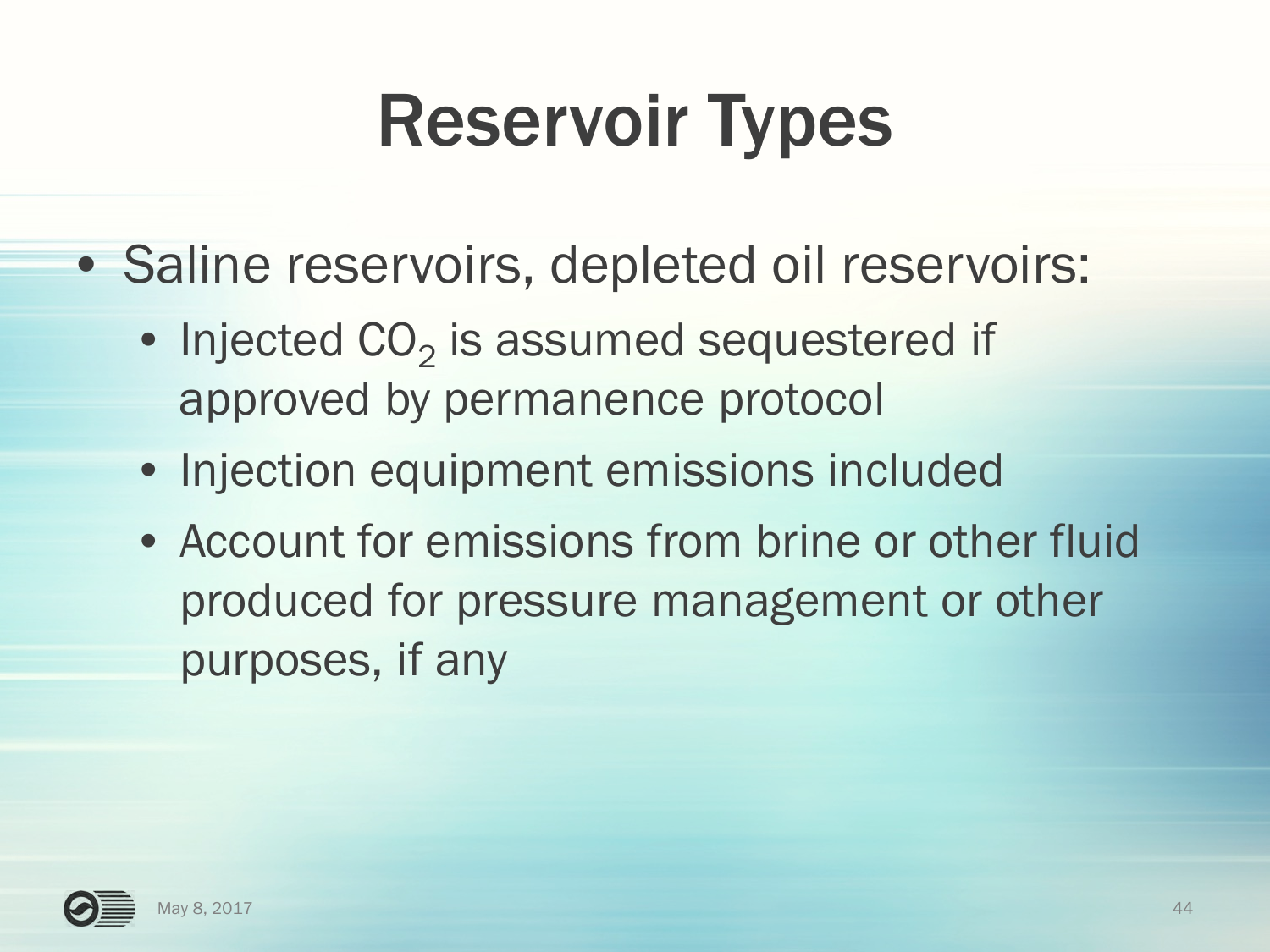#### Reservoir Types

- $\bullet$   $\text{CO}_2\text{-EOR}$ :
	- Account for both injected and produced  $CO<sub>2</sub>$
	- $CO<sub>2</sub>$  not re-injected considered emitted
	- $\bullet$  Emissions from CO<sub>2</sub> processing at oil field allocated to LCFS credit generator, some process emissions may be allocated to oil field (e.g. normal oil extraction processes such as water separation and injection)

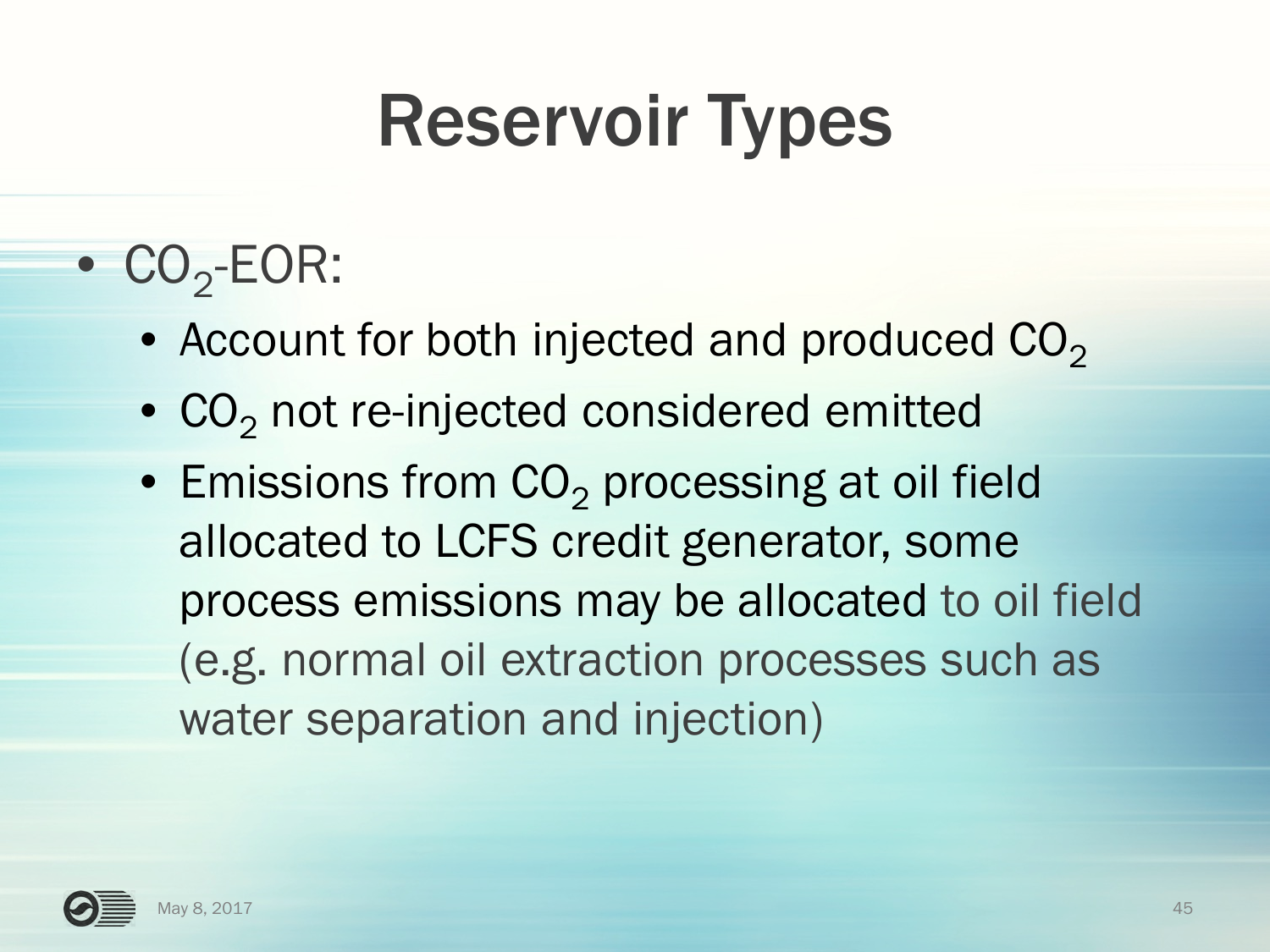#### NEXT STEPS

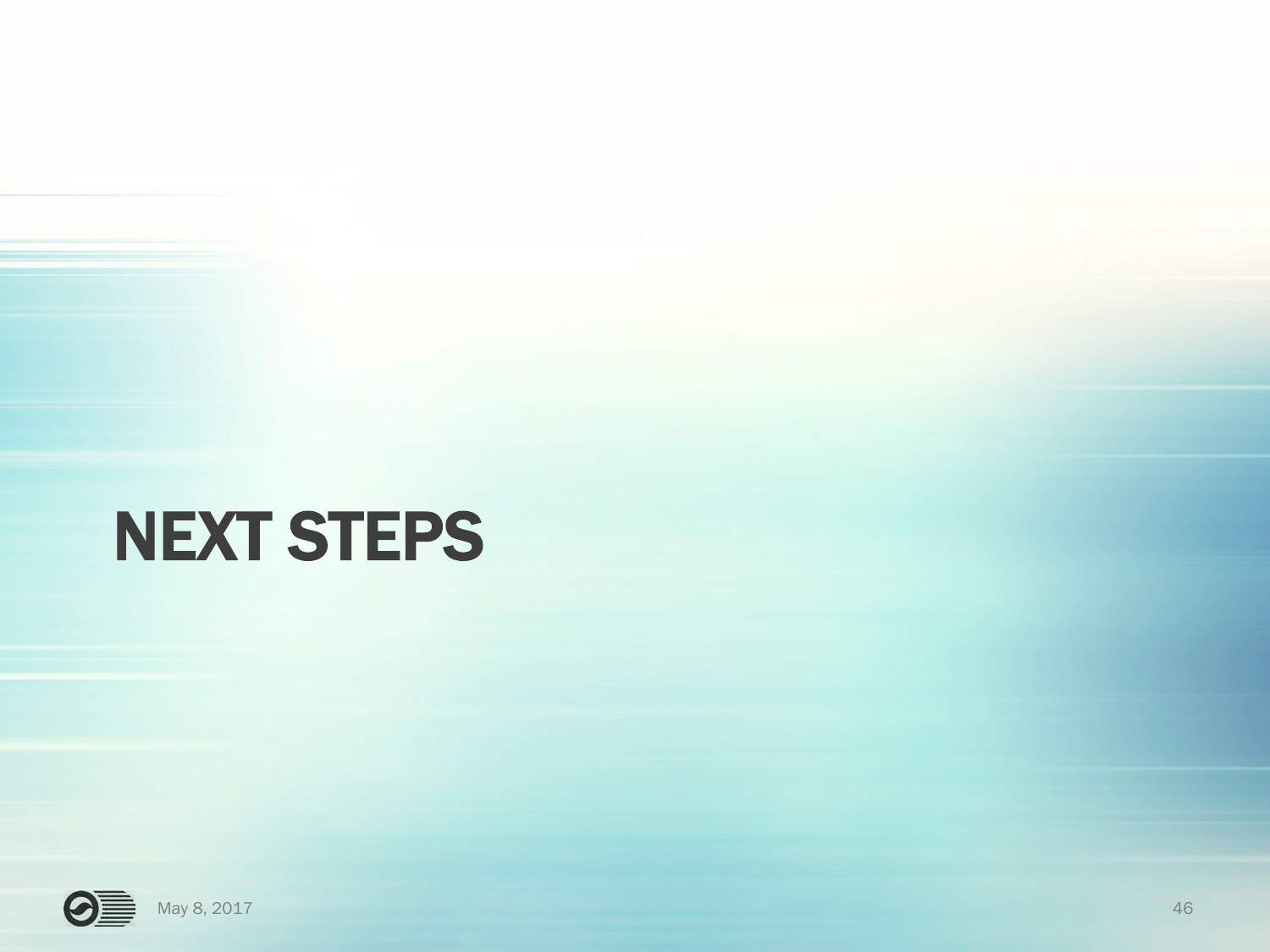#### Timeline

#### • CCS protocol development



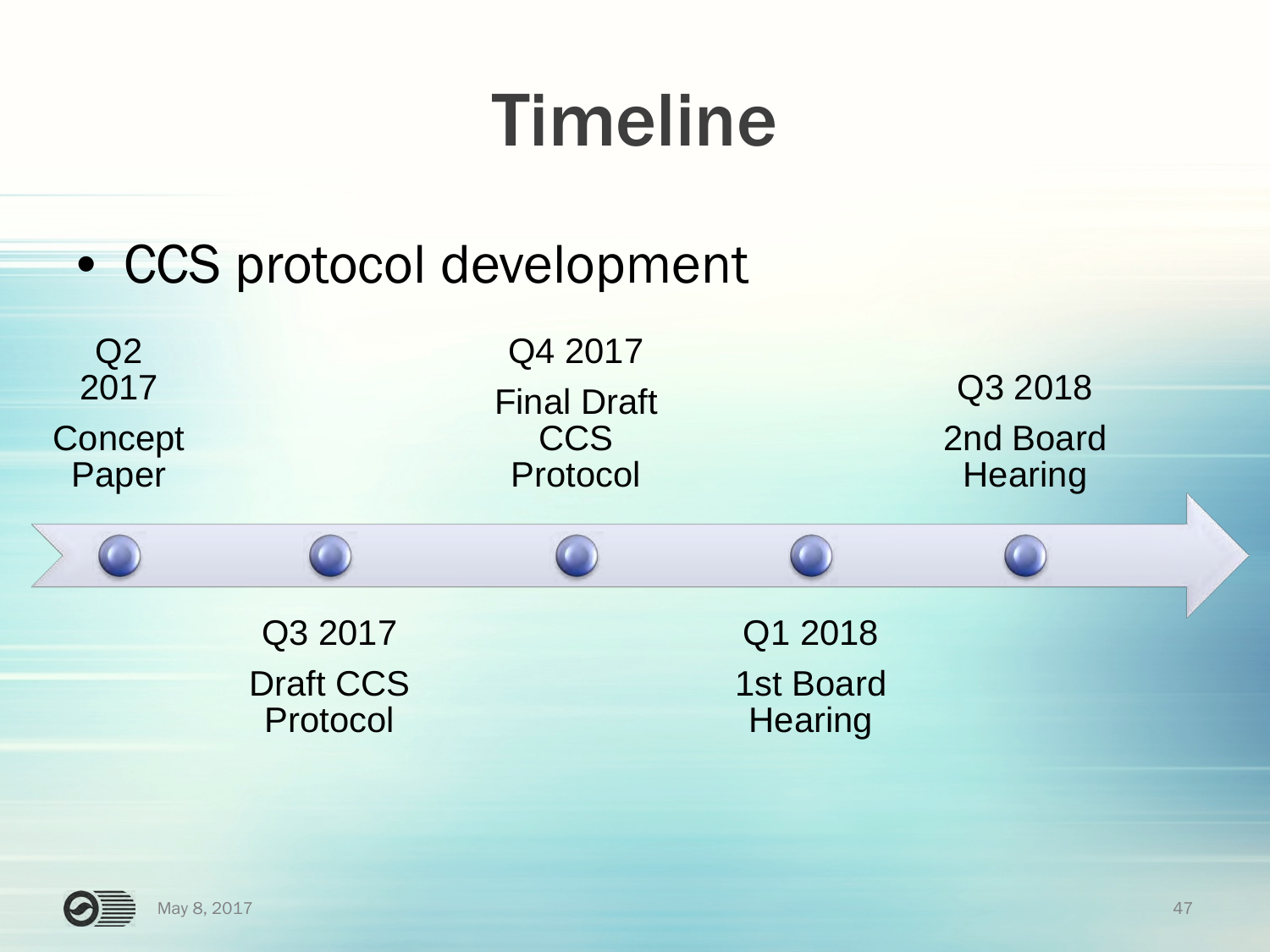### Longer-term Activities

- Explore which forms of CCS could contribute the most to mid- or long- term goals
	- e.g. CCS in power, direct air capture, etc.
- Explore additional actions:
	- Targeted mid-term adoption strategies
	- Enabling potentially high impact technologies (e.g. direct air capture)
- Investigate potential CCS direct measures
- Consider incorporating  $CO<sub>2</sub>$  utilization into CCS protocol

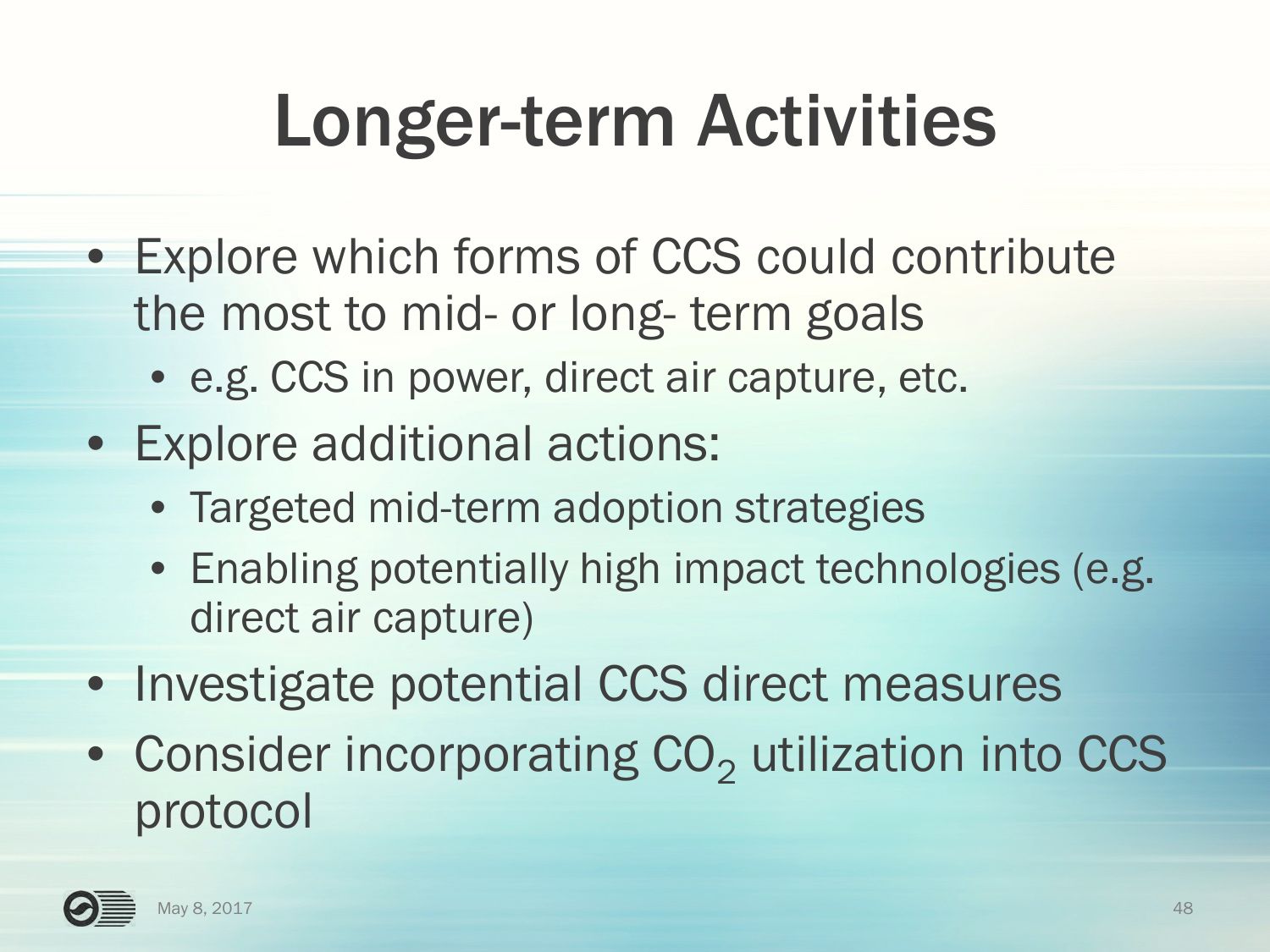#### Contact Info

#### http://www.arb.ca.gov/cc/ccs/ccs.htm

• Xuping Li Lead Staff, CCS (916) 322-9148 Xuping.Li@arb.ca.gov

- Alexander "Lex" Mitchell Manager, Emerging Technology Section (916) 327-1513 Alexander.Mitchell@arb.ca.gov
- Elizabeth Scheehle Branch Chief, Oil and Gas and Greenhouse Gas Mitigation Branch (916) 322-7630 Elizabeth.Scheehle@arb.ca.gov